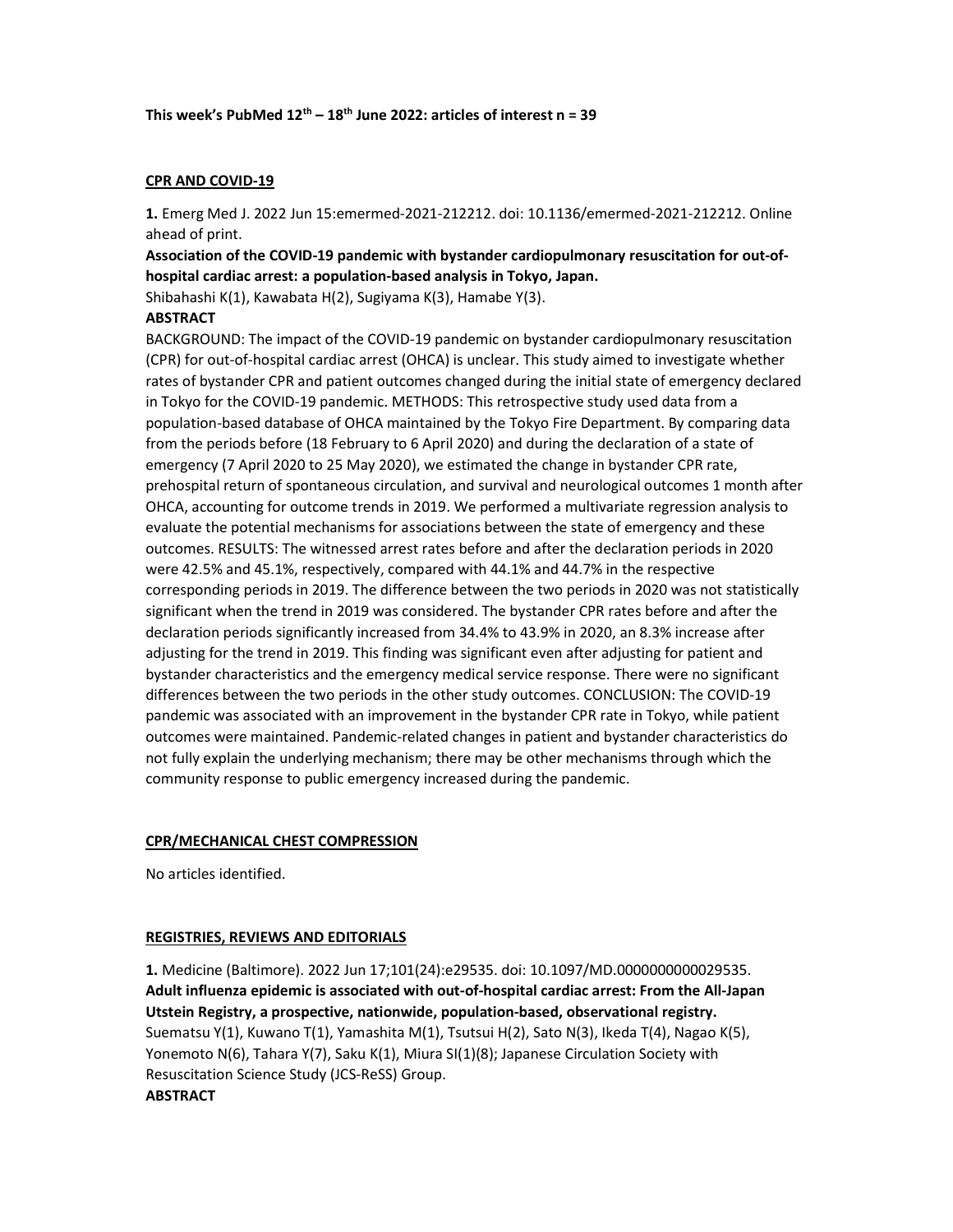It has been reported that influenza infection is associated with out-of-hospital cardiac arrest of cardiac origin (OHCA-CA). However, the association between OHCA-CA and influenza epidemics in adults has not been well investigated.We analyzed data from the All-Japan Utstein Registry, a prospective, nationwide, population-based, observational study, regarding OHCA-CA cases and the Infectious Diseases Weekly Report for influenza cases: 17,710 OHCA-CA cases and 764,808 influenza cases were recorded between 2005 and 2015 in Fukuoka, Japan. The weekly average number of OHCA-CA cases was positively associated with the number of patients with influenza infection  $(r=0.70, P<.0001)$ . To eliminate the effects of season and age, we investigated only adults in winter. The weekly number of OHCA-CA cases was positively associated with the number of patients with influenza infection in weeks when there was a high frequency of influenza infection in adults ( $r = 0.36$ , P $=$  .006), but not in weeks with a medium ( $r = 0.26$ , P $=$  .05) or low frequency of influenza infection ( $r = 0.003$ ,  $P = 1.0$ ). In weeks during which there was a high frequency of influenza infection, the weekly number of OHCA-CA cases was positively associated with the number of influenza infections in males ( $r = 0.37$ , P $=$  .006), but not females ( $r = 0.18$ , P $=$  .2). The number of OHCA-CA cases was positively associated with the number of influenza infections in adult males during weeks in which there was a high frequency of influenza infections. To help prevent OHCA-CA in males, it might be beneficial to announce influenza epidemics specifically in adults, in addition to all ages.

# 2. Front Cardiovasc Med. 2022 May 31;9:899583. doi: 10.3389/fcvm.2022.899583. eCollection 2022. Additive Impact of Interleukin 6 and Neuron Specific Enolase for Prognosis in Patients With Out-of-Hospital Cardiac Arrest - Experience From the HAnnover COoling REgistry.

Akin M(1), Sieweke JT(1), Garcheva V(1), Martinez CS(1), Adel J(1), Plank P(1), Zandian P(1), Sühs KW(2), Bauersachs J(1), Schäfer A(1).

### **ABSTRACT**

BACKGROUND: Patients after out-of-hospital cardiac arrest (OHCA) are at increased risk for mortality and poor neurological outcome. We assessed the additive impact of interleukin 6 (IL-6) at admission to neuron-specific enolase (NSE) at day 3 for prognosis of 30-day mortality and long-term neurological outcome in OHCA patients. METHODS: A total of 217 patients from the HAnnover COoling REgistry with return of spontaneous circulation (ROSC) after OHCA and IL-6 measurement immediately after admission during 2017-2020 were included to investigate the prognostic value and importance of IL-6 in addition to NSE obtained on day 3. Poor neurological outcome was defined by cerebral performance category (CPC) ≥ 3 after 6 months. RESULTS: Patients with poor outcome showed higher IL-6 values (30-day mortality: 2,224 ± 524 ng/l vs 186 ± 15 ng/l, p < 0.001; CPC  $\geq$  3 at 6 months:  $1,440 \pm 331$  ng/l vs  $180 \pm 24$  ng/l, p < 0.001). IL-6 was an independent predictor of mortality (HR = 1.013/ng/l; 95% CI 1.007-1.019; p < 0.001) and poor neurological outcome (HR = 1.004/ng/l; 95% CI 1.001-1.007; p = 0.036). In ROC-analysis, AUC for IL-6 was 0.98 (95% CI 0.96-0.99) for mortality, but only 0.76 (95% CI 0.68-0.84) for poor neurological outcome. The determined cut-off value for IL-6 was 431 ng/l for mortality (NPV 89.2%). In patients with IL-6 > 431 ng/l, the combination with NSE < 46 μg/l optimally identified those individuals with potential for good neurological outcome (CPC ≤ 2). CONCLUSION: Elevated IL-6 levels at admission after ROSC were closely associated with 30-day mortality. The combination of IL-6 and NSE provided clinically important additive information for predict poor neurological outcome at 6 months.

# 3. Anatol J Cardiol. 2022 Jun;26(6):450-459. doi: 10.5152/AnatolJCardiol.2022.604.

## Does Coronary Vasospasm Show a Better Prognosis in Out of Hospital Cardiac Arrest: Data from the Korean Cardiac Arrest Research Consortium (KoCARC) Registry.

Park HE(1), Na SH(1), Shin SD(2), Wi J(3), Kim SH(4), Choi J(5), Choi JI(6), Cho Y(7), Cha MJ(8), Kim KH(9).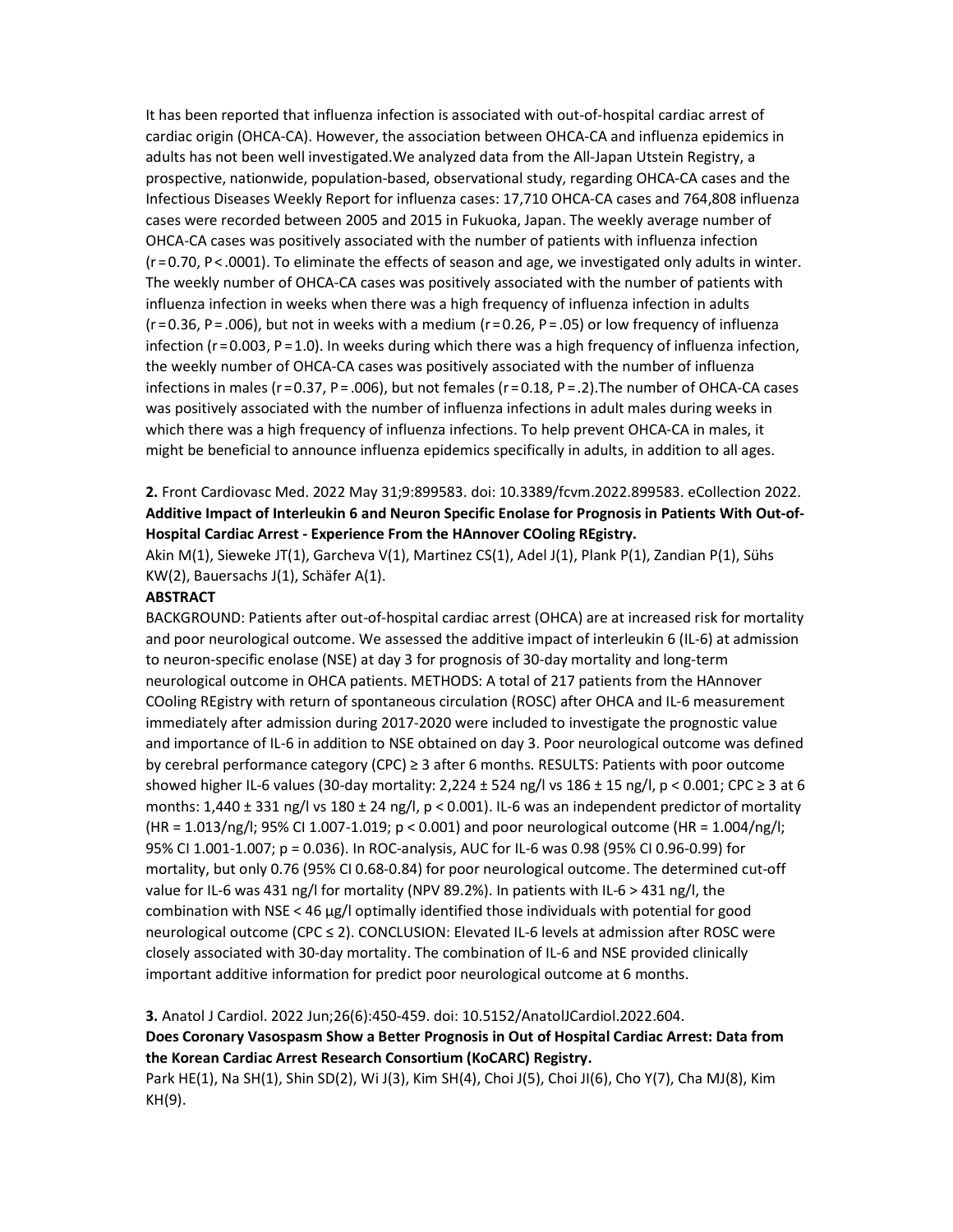#### **ABSTRACT**

BACKGROUND: Previous cohort studies focused on relative risk stratification among patients diagnosed with vasospastic angina, and it is unknown how much vasospasm accounts for the cause of out-of-hospital cardiac arrest, and whether prognosis differs. METHODS: From a registry data collected from 65 hospitals in Korea, 863 subjects who survived hospital cardiac arrest were evaluated. The patients with insignificant coro- nary lesion, vasospasm, and obstructive lesion were each grouped as group I, group II, and group III, respectively. The primary and secondary outcomes were survival to hospital discharge and good neurological function at discharge defined as cerebral performance index 1. RESULTS: At hospital discharge, 529 subjects (61.3%) survived. There was no significant dif- ference in survival according to coronary angiographic findings (P = .133 and P = .357, group II and group III compared to group I), but the neurological outcome was significantly bet- ter in groups II and III (P = .046 and P = .022, groups II and III compared to group I). Two mul- tivariate models were evaluated to adjust traditional risk factors and cardiac biomarkers. The presence of coronary artery vasospasm did not affect survival to hospital discharge (P = 0.060 and P = .162 for both models), but neurological function was significantly better (OR: 1.965, 95% CI: 1.048-3.684, P = .035, and OR: 1.706, 95% CI: 1.012-2.878, P = .045 for vasospasm, models I and II, respectively). CONCLUSIONS: Coronary vasospasm does not show better survival to hospital discharge, but shows better neurological outcomes. Aggressive coronary angiography and intensive medical treatment for adequate control of vasospasm should be emphasized to prevent and manage fatal events.

4. J Am Heart Assoc. 2022 Jun 14:e025048. doi: 10.1161/JAHA.121.025048. Online ahead of print. Prediction of Prehospital Change of the Cardiac Rhythm From Nonshockable to Shockable in Outof-Hospital Patients With Cardiac Arrest: A Post Hoc Analysis of a Nationwide, Multicenter, Prospective Registry.

Emoto R(1), Nishikimi M(2)(3)(4), Shoaib M(4)(5), Hayashida K(4), Nishida K(1), Kikutani K(2), Ohshimo S(2), Matsui S(1), Shime N(2), Iwami T(6).

#### ABSTRACT

Background Predicting a spontaneous rhythm change from nonshockable to shockable before hospital arrival in patients with out-of-hospital cardiac arrest can help emergency medical services develop better strategies for prehospital treatment. The aim of this study was to identify predictors of spontaneous rhythm change before hospital arrival in patients with out-of-hospital cardiac arrest and develop a predictive scoring system. Methods and Results We retrospectively reviewed data of eligible patients with out-of-hospital cardiac arrest with an initial nonshockable rhythm registered in a nationwide registry between June 2014 and December 2017. We performed a multivariable analysis using a Cox proportional hazards model to identify predictors of a spontaneous rhythm change, and a ridge regression model for predicting it. The data of 25 804 patients were analyzed (derivation cohort, n=17 743; validation cohort, n=8061). The rhythm change event rate was 4.1% (724/17 743) in the derivation cohort, and 4.0% (326/8061) in the validation cohorts. Age, sex, presence of a witness, initial rhythm, chest compression by a bystander, shock with an automated external defibrillator by a bystander, and cause of the cardiac arrest were all found to be independently associated with spontaneous rhythm change before hospital arrival. Based on this finding, we developed and validated the Rhythm Change Before Hospital Arrival for Nonshockable score. The Harrell's concordance index values of the score were 0.71 and 0.67 in the internal and external validations, respectively. Conclusions Seven factors were identified as predictors of a spontaneous rhythm change from nonshockable to shockable before hospital arrival. We developed and validated a score to predict rhythm change before hospital arrival.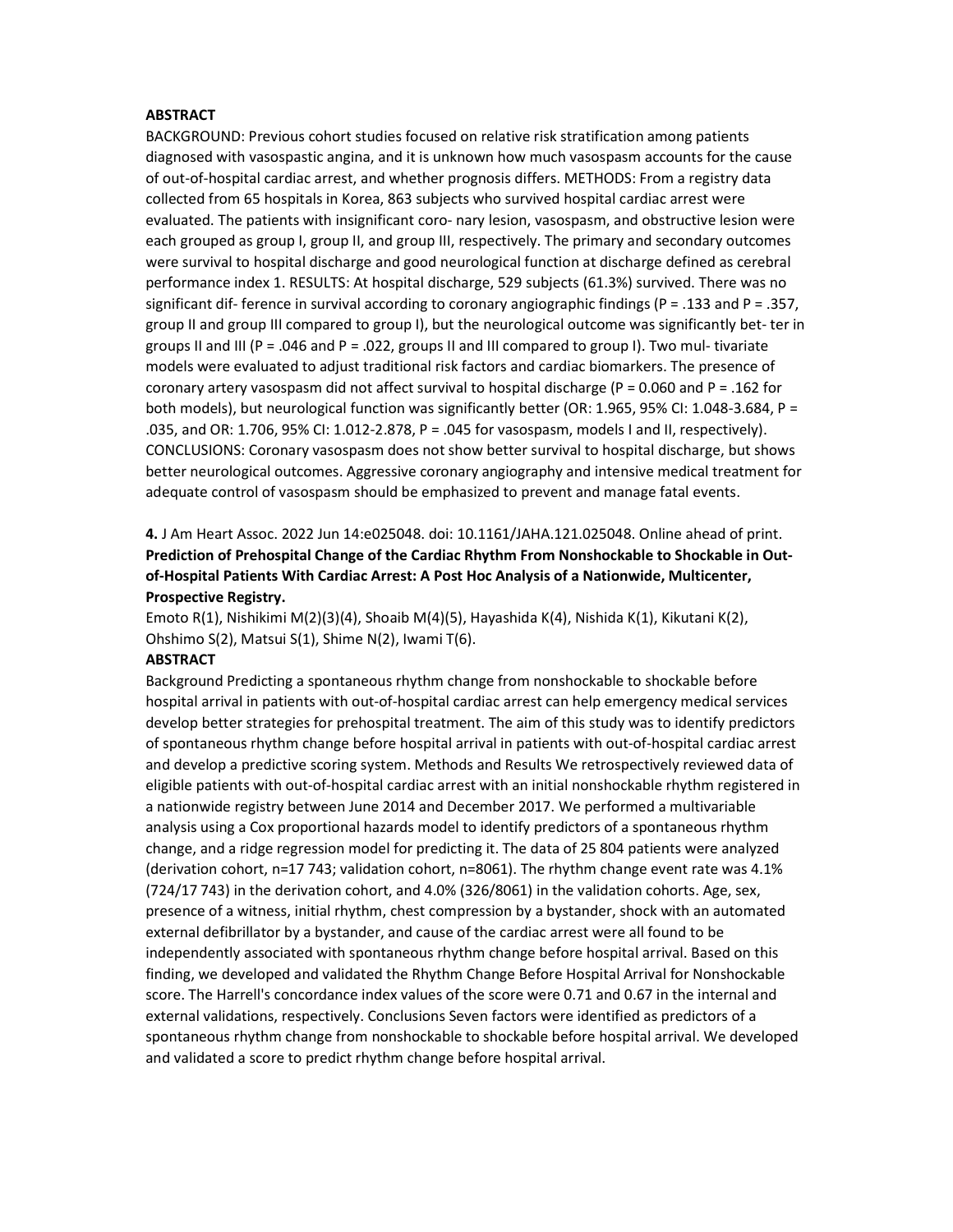5. Circ Cardiovasc Qual Outcomes. 2022 Jun 14:101161CIRCOUTCOMES121008755. doi: 10.1161/CIRCOUTCOMES.121.008755. Online ahead of print.

Variation in Out-of-Hospital Cardiac Arrest Survival Across Emergency Medical Service Agencies. Garcia RA(1), Girotra S(2), Jones PG(1), McNally B(3), Spertus JA(1), Chan PS(1); CARES Surveillance Group.

## ABSTRACT

BACKGROUND: Although studies have reported variation in out-of-hospital cardiac arrest (OHCA) survival by geographic location, little is known about variation in OHCA survival at the level of emergency medical service (EMS) agencies-which may have modifiable practices, unlike counties and regions. We quantified the variation in OHCA survival across EMS agencies and explored whether variation in 2 specific EMS resuscitation practices were associated with survival to hospital admission. METHODS: Within the Cardiac Arrest Registry to Enhance Survival, a prospective registry representing ≈51% of the US population, we identified 258 342 OHCAs from 764 EMS agencies with >10 OHCA cases annually during 2015 to 2019. Using hierarchical logistic regression, riskstandardized rates of survival to hospital admission were computed for each EMS agency. We quantified inter-agency variation in survival with median odds ratios and assessed the association of 2 resuscitation practices (EMS response time and the proportion of OHCAs with termination of resuscitation without meeting futility criteria) with EMS agency survival rates to hospital admission. RESULTS: Across 764 EMS agencies comprising 258 342 OHCAs, the median risk-standardized rate of survival to hospital admission was 27.3% (interquartile range, 24.5%-30.1%; range: 16.0%-45.6%). The adjusted median odds ratio was 1.35 (95% CI, 1.32-1.39), denoting that the odds of survival of 2 patients with identical covariates varied by 35% at 2 randomly selected EMS agencies. EMS agencies in the lowest quartile of risk-standardized survival had longer EMS response times when compared with the highest quartile (12.0±3.4 versus 9.0±2.6 minutes; P<0.001), and a higher proportion of OHCAs with termination of resuscitation without meeting futility criteria (27.9±16.1% versus 18.9±11.4%; P<0.001). CONCLUSIONS: Survival after OHCA varies widely across EMS agencies. EMS response times and termination of resuscitation practices were associated with agency-level rates of survival to hospital admission, suggesting potentially modifiable practices which can improve OHCA survival.

### IN-HOSPITAL CARDIAC ARREST

1. Int J Cardiol. 2022 Jun 15:S0167-5273(22)00934-2. doi: 10.1016/j.ijcard.2022.06.034. Online ahead of print. Refractory in-hospital cardiac arrest - no time to waste. Møller JE(1), Sørensen PHM(2), Kjaergaard J(3). NO ABSTRACT AVAILABLE

#### INJURIES AND CPR

No articles identified.

#### CAUSE OF THE ARREST

1. Am J Emerg Med. 2022 Jun 11;58:229-234. doi: 10.1016/j.ajem.2022.06.013. Online ahead of print.

Risk factors associated with peri-intubation cardiac arrest in the emergency department.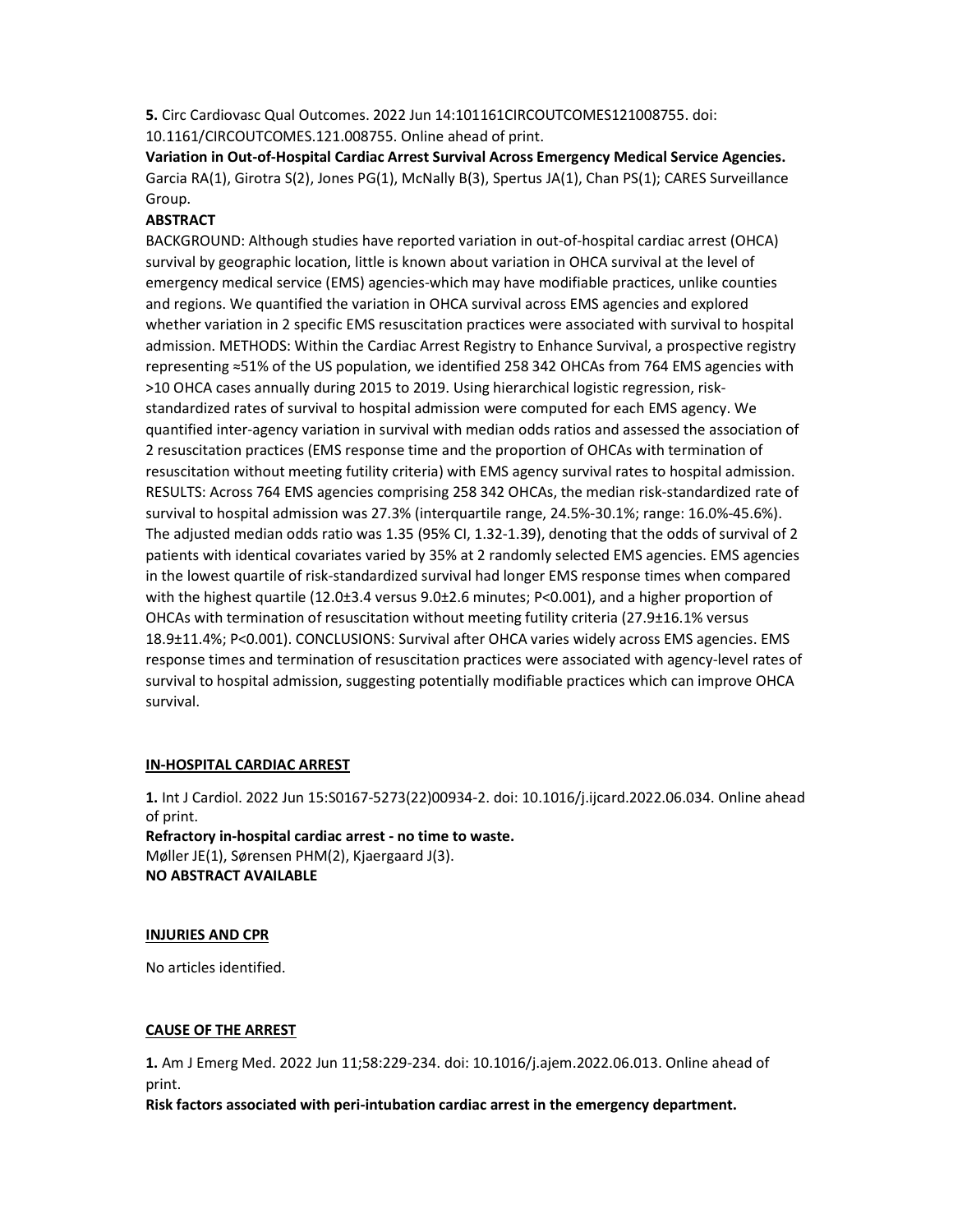#### Yang TH(1), Chen KF(2), Gao SY(3), Lin CC(4). **ABSTRACT**

BACKGROUND: Peri-intubation cardiac arrest is an uncommon, serious complication following endotracheal intubation in the emergency department. Although several risk factors have been previously identified, this study aimed to comprehensively identify risk factors associated with periintubation cardiac arrest. METHODS: This retrospective, nested case-control study conducted from January 1, 2016 to December 31, 2020 analyzed variables including demographic characteristics, triage, and pre-intubation vital signs, medications, and laboratory data. Univariate analysis and multivariable logistic regression models were used to compare clinical factors between the patients with peri-intubation cardiac arrest and patients without cardiac arrest. RESULTS: Of the 6983 patients intubated during the study period, 5130 patients met the inclusion criteria; 92 (1.8%) patients met the criteria for peri-intubation cardiac arrest and 276 were age- and sex-matched to the control group. Before intubation, systolic blood pressure and diastolic blood pressure were lower (104 vs. 136.5 mmHg, p < 0.01; 59.5 vs. 78 mmHg, p < 0.01 respectively) and the shock index was higher in the patients with peri-intubation cardiac arrest than the control group (0.97 vs. 0.83, p < 0.0001). Cardiogenic pulmonary edema as an indication for intubation (adjusted odds ratio [aOR]: 5.921, 95% confidence interval [CI]: 1.044-33.57, p = 0.04), systolic blood pressure < 90 mmHg before intubation (aOR: 5.217, 95% CI: 1.484-18.34, p = 0.01), and elevated lactate levels (aOR: 1.012, 95% CI: 1.002-1.022, p = 0.01) were independent risk factors of peri-intubation cardiac arrest. CONCLUSIONS: Patients with hypotension before intubation have a higher risk of periintubation cardiac arrest in the emergency department. Future studies are needed to evaluate the influence of resuscitation before intubation and establish airway management strategies to avoid serious complications.

2. J Vasc Surg Venous Lymphat Disord. 2022 Jun 14:S2213-333X(22)00255-4. doi: 10.1016/ j.jvsv.2022.04.014. Online ahead of print.

## Contemporary Practice Patterns and Outcomes of Systemic Thrombolysis in Acute Pulmonary Embolism.

Gayen S(1), Katz A(2), Dikengil F(3), Kwok B(4), Zheng M(3), Goldenberg R(4), Jamin C(5), Yuriditsky E(4), Bashir R(6), Lakhter V(6), Panaro J(7), Cohen G(7), Mohrien K(8), Rali P(3), Brosnahan SB(4). ABSTRACT

OBJECTIVE: While systemic thrombolysis (ST) is standard of care in treatment of high-risk pulmonary embolism, large variation in real world usage exists, including use in intermediate-risk pulmonary embolism. There is a paucity of data defining the outcomes, practice patterns of ST dose, duration, and treatment in presumed or imaging confirmed pulmonary embolism. METHODS: We performed a multicenter retrospective study evaluating real world practice patterns of systemic thrombolysis use in the setting of acute pulmonary embolism (presumed versus imaging confirmed intermediate- and high-risk). Patients who received tissue plasminogen activator for pulmonary embolism between 2017 and 2019 were included. We compared baseline clinical characteristics, tissue plasminogen activator practice patterns, and outcomes in those with confirmed versus presumed pulmonary embolism. RESULTS: 104 patients received systemic thrombolysis for pulmonary embolism; 52 patients had confirmed pulmonary embolism and 52 patients had presumed pulmonary embolism. Significantly more patients treated for presumed pulmonary embolism experienced cardiac arrest (n=47, 90%) than those with confirmed pulmonary embolism (n=23, 44%, p<0.01). Survival to hospital discharge was 65% in patients with confirmed pulmonary embolism versus 6% for those with presumed pulmonary embolism (p<0.01). Systemic thrombolysis was contraindicated in 56% of patients with confirmed pulmonary embolism, with major bleeding in 26% but no intracranial hemorrhage. CONCLUSIONS: The in-hospital mortality of confirmed acute pulmonary embolism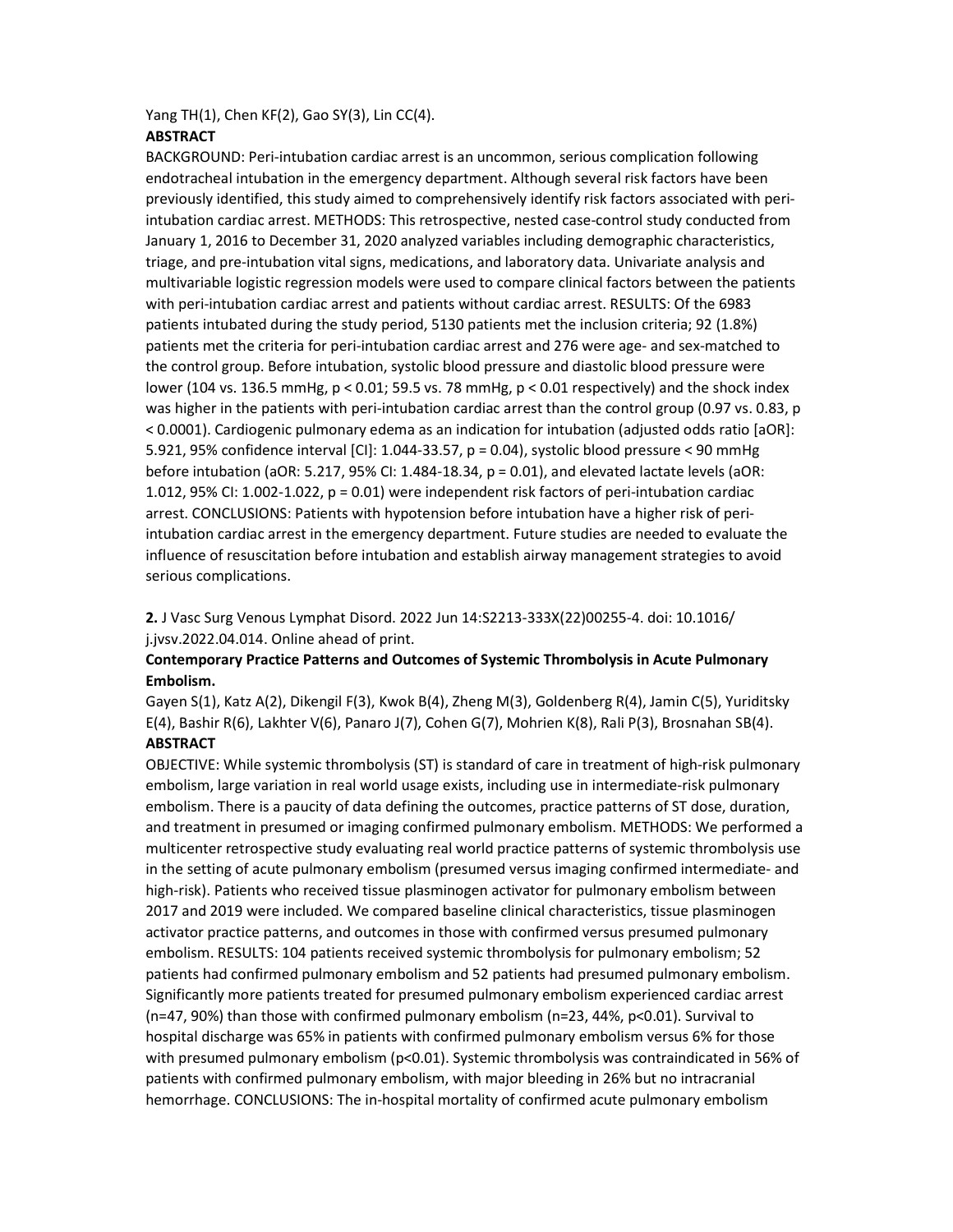remains high (35%) in contemporary practice in those treated with systemic thrombolysis. A large proportion of these patients had contraindications to systemic thrombolysis and major bleeding rates were significant. Confirmed pulmonary embolism had higher survival rate compared to presumed, including those with cardiac arrest. This observation suggests a limited role of empiric thrombolysis in cardiac arrest situations.

3. Eur Heart J Acute Cardiovasc Care. 2022 Jun 17:zuac065. doi: 10.1093/ehjacc/zuac065. Online ahead of print.

## Characteristics and factors associated to patients discharging from hospital without an implantable cardioverter defibrillator after out-of-hospital cardiac arrest.

Sharifzadehgan A(1)(2)(3), Gaye B(2)(3), Rischard J(1)(2), Bougouin W(2)(3)(4), Karam N(1)(2)(3), Waldmann V(1)(2)(3), Narayanan K(2)(5), Dumas F(2)(3)(6), Gandjbakhch E(7)(8), Algalarrondo V(8)(9), Beganton F(2), Extramiana F(8)(9), Lellouche N(8)(10), Lamhaut L(2)(3)(11), Jost D(2)(11), Cariou A(2)(3)(12), Jouven X(1)(2)(3), Marijon E(1)(2)(3)(8).

## **ABSTRACT**

AIMS: Guidelines recommend that in the absence of reversible cause for sudden cardiac arrest (SCA), implantable cardioverter defibrillator (ICD) should be performed to prevent further fatal event. We sought to describe the frequency and characteristics of patients discharged from the hospital without ICD after the SCA in the daily practice. METHODS AND RESULTS: From 2011 to 2018, all SCAs related to a cardiac cause admitted alive across the 48 hospitals of Great Paris Area were prospectively enrolled. Two investigators thoroughly reviewed each medical report to ensure accuracy of the assigned diagnosis towards identifying the cause of SCA and ICD implantation. Out of the 4314 SCA admitted alive at hospital admission, 1064 cardiac-related SCA survivors were discharged alive from hospital, including 356 patients (33.5%) with an ICD and 708 (66.5%) without. The principal underlying cause of SCA among those discharged without an ICD was acute coronary syndrome (ACS; 602, 85%), chronic coronary artery disease (41, 5.8%), structural non-ischaemic heart disease (48, 6.8%), and non-structural heart disease (17, 2.4%). Among ACS-related SCA, 93.8% (602/642) discharged without an ICD. The unique factor associated with non-ICD implantation in the setting of ACS was immediate coronary angioplasty (odds ratio 4.22, 95% confidence interval 1.86- 9.30, P < 0.001). CONCLUSION: Two-thirds of SCA survivors were discharged without an ICD, mainly in the setting of ACS. The unique factor associated with non-ICD implantation among ACS was immediate coronary angioplasty emphasizing the fact that ACS definition must be precise since associated with ICD implantation or not.

# 4. Front Public Health. 2022 May 27;10:866376. doi: 10.3389/fpubh.2022.866376. eCollection 2022. Clinical Analysis of Acute Organophosphorus Pesticide Poisoning and Successful Cardiopulmonary Resuscitation: A Case Series.

Yu G(1), Li Y(1), Jian T(1)(2), Shi L(1)(3), Cui S(1)(3), Zhao L(1)(3), Jian X(1)(3), Kan B(1)(4). **ABSTRACT** 

Acute organophosphorus pesticide poisoning (AOPP) with cardiac arrest has an extremely high mortality rate, and corresponding therapeutic strategies have rarely been reported. Therefore, this study aimed to explore the prognostic factors and effective treatments of AOPP-related cardiac arrest. This retrospective study was conducted in our department in the years 2018-2021. We conducted a descriptive analysis of the clinical manifestations, rescue strategies, and prognosis of patients with AOPP who had experienced cardiac arrest and successful cardiopulmonary resuscitation. This study included six cases of patients with AOPP in addition to cardiac arrest; in four cases, cardiac arrest occurred <12 h after ingestion, and in two, cardiac arrest occurred more than 48 h after ingestion. Five patients had not undergone hemoperfusion therapy before cardiac arrest,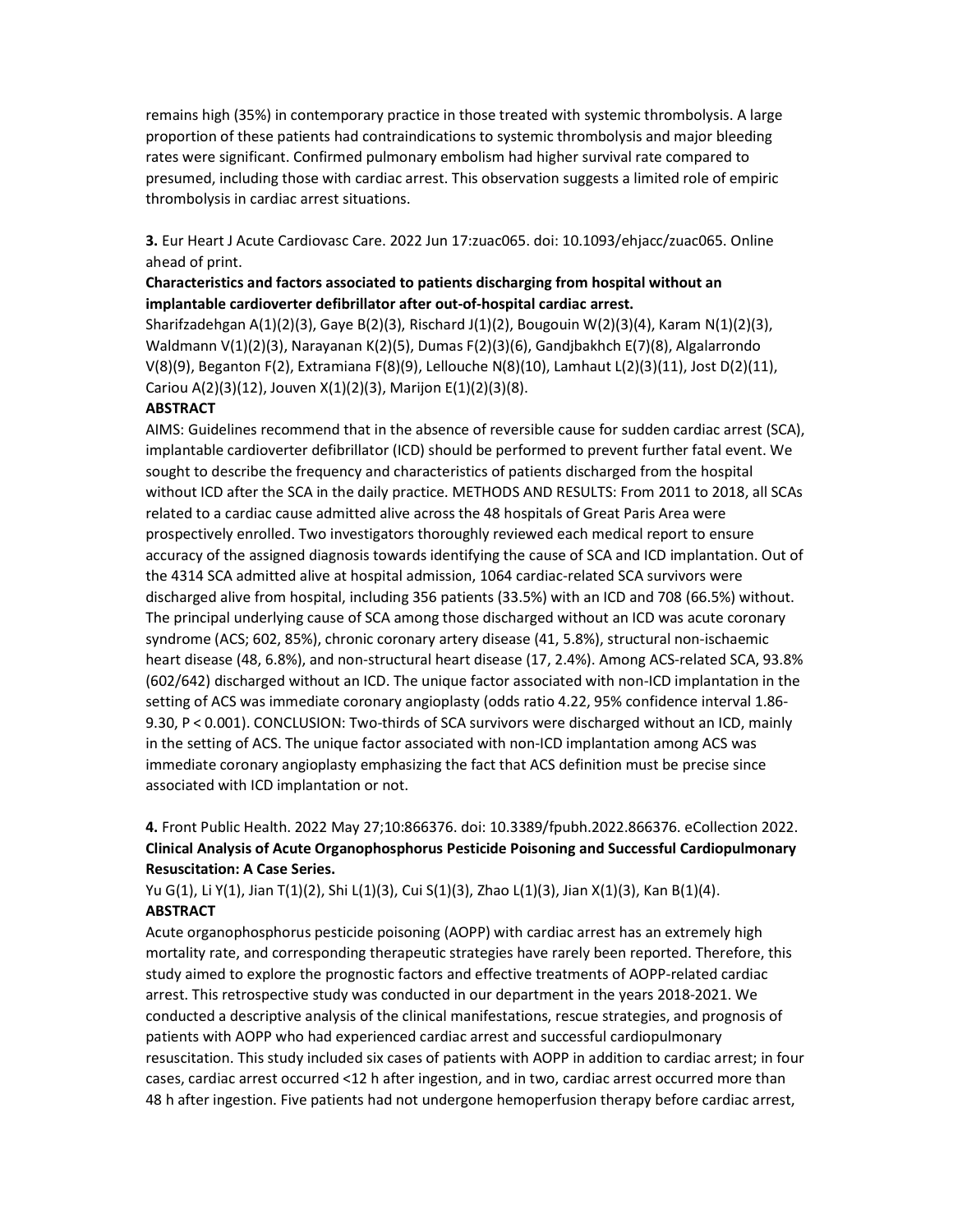and all six were treated with atropine during cardiopulmonary resuscitation and subsequent pralidoxine. Four patients recovered and were discharged from the hospital, one died in our department, and one was transferred to a local hospital and died there 2 h later. The last two patients had severe pancreatic injuries and disseminated intravascular coagulation. This, along with their death, might have been related to their prognosis. Cardiac arrest can occur in patients with severe AOPP for whom antidote administration was insufficient or not timely. Application of atropine and pralidoxine in a timely manner after cardiac arrest following AOPP is the key to successful treatment. This study provides useful guidelines for the treatment of similar cases in the future.

5. Med Princ Pract. 2022 Jun 16. doi: 10.1159/000525553. Online ahead of print.

# Timing and identification of the cause and treatment of a cardiac arrest: a potential survival benefit?

Dewolf P, Wauters L, Clarebout G, Elen J.

### **ABSTRACT**

OBJECTIVE: To evaluate how Mobile Medical Teams (MMTs) search for the aetiology of a cardiac arrest (CA) and to investigate the association between the discovery of aetiology and patient outcome. SUBJECT AND METHODS: Resuscitations of all adult patients that experienced an in- or out-of-hospital CA between 2016 and 2018 were video recorded. All video recordings were reviewed. The time to start of 'cause analysis' and time to treatment by the MMT were analysed. Also investigations performed during aetiologic evaluation were examined: heteroanamnesis, medical history questioning, clinical examinations, technical investigations and the use of the 4Hs and 4Ts method. RESULTS: In total 139 CA events were included. Aetiologic evaluation was performed by MMTs in only 75% of the resuscitations. In 20% of the evaluations, they did not use the recommended 4Hs and 4Ts method. Medical history questioning and heteroanamnesis were performed in the large majority, but often without clear cause. When aetiology was searched, a presumable aetiology was found in 46.8% of out-of-hospital CAs and 65.2% of in-hospital CAs. A significant association was found between return of spontaneous circulation and the discovery of presumable aetiology for out-of-hospital CAs (p < 0.001). The median time to treatment was 492s (recommended: 130s - 250s) for non-shockable rhythms and 422s (recommended: 270 - 390s) for shockable rhythms, up to twice the time advised according to the guidelines. CONCLUSION: The current approach for aetiologic evaluation is not ideal. Further research is needed to examine a more structured and simplified approach.

6. Aust J Rural Health. 2022 Jun 15. doi: 10.1111/ajr.12890. Online ahead of print.

Higher rates but similar causes of young out-of-hospital cardiac arrest in rural Australian patients. Paratz ED(1)(2)(3), van Heusden A(1), Smith K(4)(5)(6), Ball J(1)(4), Zentner D(7)(8), Morgan N(9), Thompson T(7), James P(7), Connell V(10), Pflaumer A(10)(11)(12), Semsarian C(13), Ingles J(14), Parsons S(9)(15), Stub D(2)(4)(6), La Gerche A(1)(2)(3).

### **ABSTRACT**

OBJECTIVE: To determine whether young rural Australians have higher rates or different underlying causes of out-of-hospital cardiac arrest (OHCA). DESIGN: A case-control design identified patients experiencing an OHCA, then compared annual OHCA rates and underlying causes in rural versus metropolitan Victoria. OHCA causes were defined as either cardiac or non-cardiac, with specific aetiologies including coronary disease, cardiomyopathy, unascertained cause of arrest, drug toxicity, respiratory event, neurological event and other cardiac and non-cardiac. For OHCAs with confirmed cardiac aetiology, cardiovascular risk profiles were compared. SETTING: A state-wide prospective OHCA registry (combining ambulance, hospital and forensic data) in the state of Victoria, Australia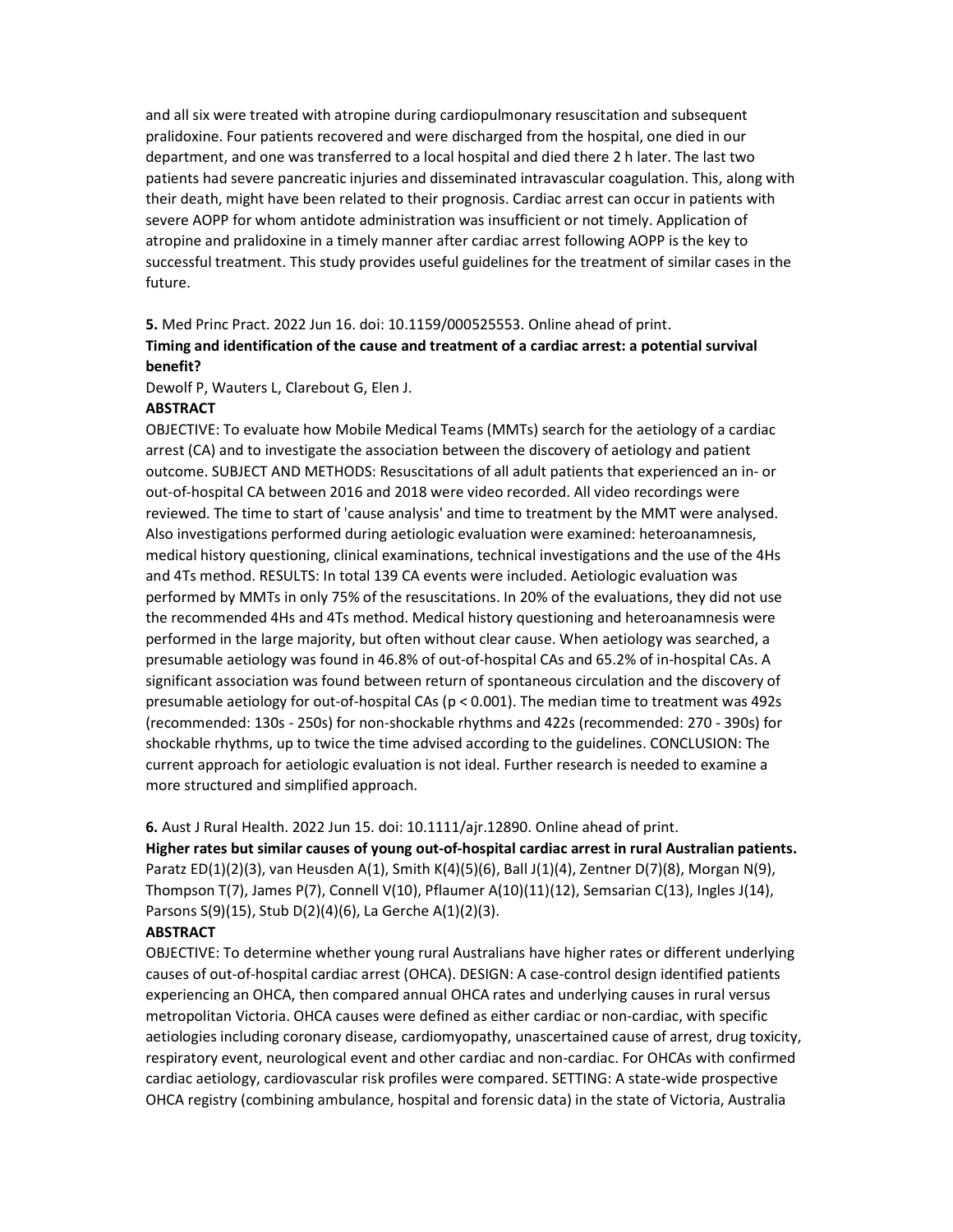(population 6.5 million). PARTICIPANTS: Victorians aged 1-50 years old experienced an OHCA between April 2019 and April 2020. MAIN OUTCOME MEASURES: Rates and underlying causes of OHCA in young rural and metropolitan Victorians. RESULTS: Rates of young OHCA were higher in rural areas (OHCA 22.5 per 100 000 rural residents vs. 13.4 per 100 000 metropolitan residents, standardised incidence ratio 168 (95% CI 101-235); confirmed cardiac cause of arrest 12.1 per 100 000 rural residents versus 7.5 per 100 000 metropolitan residents, standardised incidence ratio 161 (95% CI 71-251). The underlying causation of the OHCA and cardiovascular risk factor burden did not differ between rural and metropolitan areas. CONCLUSION: Higher rates of OHCA occur in young rural patients, with standardised incidence ratio of 168 compared to young metropolitan residents. Rural status did not influence causes of cardiac arrest or known cardiovascular risk factor burden in young patients experiencing OHCA.

7. Thorax. 2022 Jul;77(7):641-642. doi: 10.1136/thoraxjnl-2021-218296. Epub 2022 Jan 7. Does impaired respiratory function lead to sudden cardiac death? D'Cruz RF(1)(2)(3), Kaltsakas G(4)(2)(3). NO ABSTRACT AVAILABLE

8. Thorax. 2022 Jul;77(7):641-642. doi: 10.1136/thoraxjnl-2021-218296. Epub 2022 Jan 7. Does impaired respiratory function lead to sudden cardiac death? D'Cruz RF(1)(2)(3), Kaltsakas G(4)(2)(3).

#### **ABSTRACT**

BACKGROUND: Growing evidence suggests that compromised lung health may be linked to cardiovascular disease. However, little is known about its association with sudden cardiac death (SCD). OBJECTIVES: We aimed to assess the link between impaired lung function, airflow obstruction and risk of SCD by race and gender in four US communities. METHODS: A total of 14 708 Atherosclerosis Risk in Communities (ARIC) study participants who underwent spirometry and were asked about lung health (1987-1989) were followed. The main outcome was physician-adjudicated SCD. Fine-Gray proportional subdistribution hazard models with Firth's penalised partial likelihood correction were used to estimate the HRs. RESULTS: Over a median follow-up of 25.4 years, 706 (4.8%) subjects experienced SCD. The incidence of SCD was inversely associated with FEV1 in each of the four race and gender groups and across all smoking status categories. After adjusting for multiple measured confounders, HRs of SCD comparing the lowest with the highest quintile of FEV1 were 2.62 (95% CI 1.62 to 4.26) for white males, 1.80 (95% CI 1.03 to 3.15) for white females, 2.07 (95% CI 1.05 to 4.11) for black males and 2.62 (95% CI 1.21 to 5.65) for black females. The above associations were consistently observed among the never smokers. Moderate to very severe airflow obstruction was associated with increased risk of SCD. Addition of FEV1 significantly improved the predictive power for SCD. CONCLUSIONS: Impaired lung function and airflow obstruction were associated with increased risk of SCD in general population. Additional research to elucidate the underlying mechanisms is warranted.

#### END-TIDAL CO<sup>2</sup>

No articles identified.

#### ORGAN DONATION

No articles identified.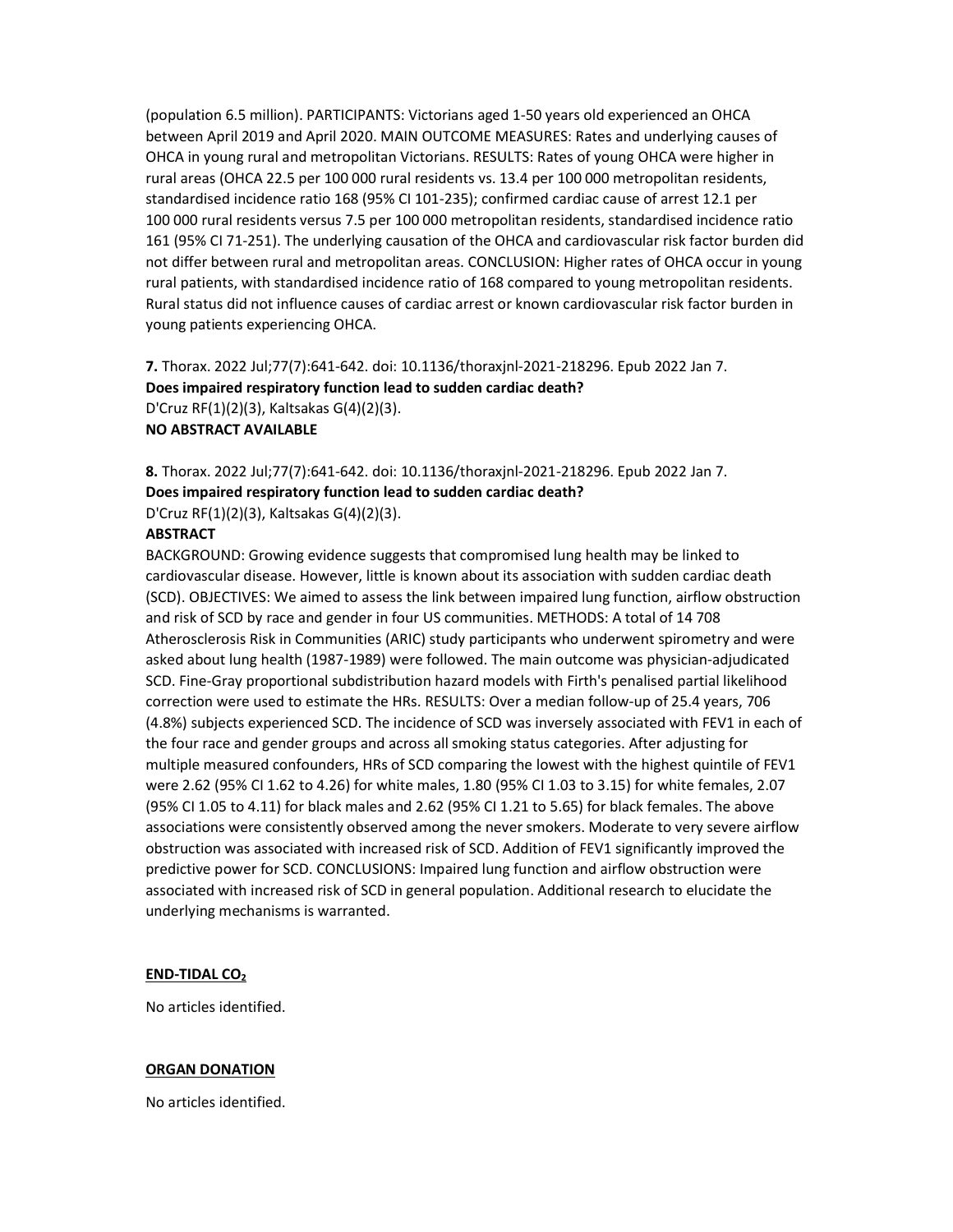#### FEEDBACK

No articles identified.

### DRUGS

1. Eur Heart J Acute Cardiovasc Care. 2022 Jun 14;11(5):389-396. doi: 10.1093/ehjacc/zuac026. Delayed administration of epinephrine is associated with worse neurological outcomes in patients with out-of-hospital cardiac arrest and initial pulseless electrical activity: insight from the nationwide multicentre observational JAAM-OHCA (Japan Association for Acute Medicine) registry.

Enzan N(1), Hiasa KI(1), Ichimura K(2), Nishihara M(3), Iyonaga T(3), Shono Y(3), Tohyama T(4), Funakoshi K(4), Kitazono T(3), Tsutsui H(1).

#### **ABSTRACT**

AIMS: The delayed administration of epinephrine has been proven to worsen the neurological outcomes of patients with out-of-hospital cardiac arrest (OHCA) and shockable rhythm or asystole. We aimed to investigate whether the delayed administration of epinephrine might also worsen the neurological outcomes of patients with witnessed OHCA and initial pulseless electrical activity (PEA). METHODS AND RESULTS: The JAAM-OHCA Registry is a multicentre registry including OHCA patients between 2014 and 2017. Patients with emergency medical services (EMS)-treated OHCA and initial PEA rhythm were included. The primary exposure was the time from the EMS call to the administration of epinephrine. The secondary exposure was the time to epinephrine dichotomized as early (≤15 min) or delayed (>15 min). The primary outcome was the achievement of a favourable neurological outcome, defined as Cerebral Performance Categories Scale 1-2 at 30 days after OHCA. Out of 34 754 patients with OHCA, 3050 patients were included in the present study. After adjusting for potential confounders, the delayed administration of the epinephrine was associated with a lower likelihood of achieving a favourable neurological outcome [adjusted odds ratio (OR) 0.96; 95% confidence interval (CI) 0.93-0.99; P = 0.016]. The percentage of patients who achieved a favourable neurological outcome in the delayed epinephrine group was lower than that in the early epinephrine group (1.3% vs. 4.7%; adjusted OR 0.33; 95% CI 0.15-0.72; P = 0.005). A restricted cubic spline analysis demonstrated that delayed epinephrine administration could decrease the likelihood of achieving a favourable neurological outcome; this was significant within the first 10 min. CONCLUSIONS: The delayed administration of epinephrine was associated with worse neurological outcomes in patients with witnessed OHCA patients with initial PEA.

#### **TRAUMA**

1. CJEM. 2022 Jun;24(4):457-458. doi: 10.1007/s43678-022-00283-3. Epub 2022 Feb 21. Traumatic cardiac arrest: unique considerations for the pediatric patient. El Tawil C(1), LeBlanc PA(2), Beno S(2), Nemeth J(3). NO ABSTRACT AVAILABLE

#### VENTILATION

No articles identified.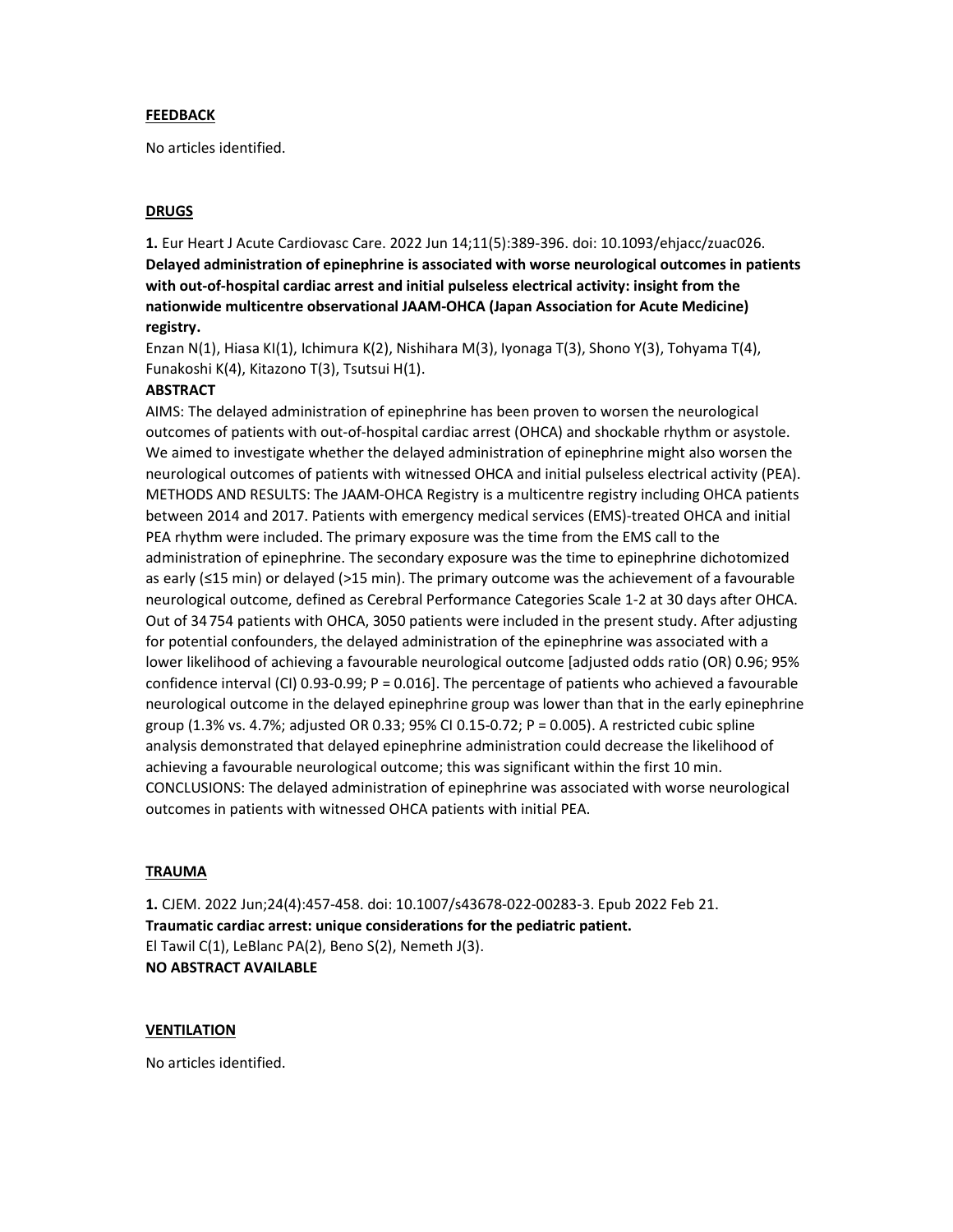## CERERBRAL MONITORING

1. Am J Emerg Med. 2022 Jun 15:S0735-6757(22)00354-0. doi: 10.1016/j.ajem.2022.05.046. Online ahead of print.

Corrigendum to "Association of the duration of on-scene advanced life support with good neurological recovery in out-of-hospital cardiac arrest" [American Journal of Emergency Medicine 50 (2021) 486-491].

Jang DH(1), Jo YH(2), Park SM(2), Lee KJ(3), Kim YJ(4), Lee DK(5). NO ABSTRACT AVAILABLE

2. Eur Heart J Acute Cardiovasc Care. 2022 Jun 13:zuac066. doi: 10.1093/ehjacc/zuac066. Online ahead of print.

MicroRNA-9-3p: a novel predictor of neurological outcome after cardiac arrest. Beske RP(1), Bache S(2)(3), Abild Stengaard Meyer M(1), Kjærgaard J(1), Bro-Jeppesen J(4), Obling L(1), Olsen MH(2), Rossing M(3)(5), Nielsen FC(3), Møller K(2)(5), Nielsen N(6), Hassager C(1).

## **ABSTRACT**

AIMS: Resuscitated out-of-hospital cardiac arrest (OHCA) patients who remain comatose after hospital arrival are at high risk of mortality due to anoxic brain injury. MicroRNA are small-noncoding RNA molecules ultimately involved in gene-silencing. They show promise as biomarkers, as they are stable in body fluids. The microRNA 9-3p (miR-9-3p) is associated with neurological injury in trauma and subarachnoid haemorrhage. METHODS AND RESULTS: This post hoc analysis considered all 171 comatose OHCA patients from a single centre in the target temperature management (TTM) trial. Patients were randomized to TTM at either 33°C or 36°C for 24 h. MicroRNA-9-3p (miR-9-3p) was measured in plasma sampled at admission and at 28, 48, and 72 h. There were no significant differences in age, gender, and pre-hospital data, including lactate level at admission, between miR-9-3p level quartiles. miR-9-3p levels changed markedly following OHCA with a peak at 48 h. Median miR-9-3p levels between TTM 33°C vs. 36°C were not different at any of the four time points. Elevated miR-9-3p levels at 48 h were strongly associated with an unfavourable neurological outcome [OR: 2.21, 95% confidence interval (CI): 1.64-3.15, P < 0.0001). MiR-9-3p was inferior to neuron-specific enolase in predicting functional neurological outcome [area under the curve: 0.79 (95% CI: 0.71-0.87) vs. 0.91 (95% CI: 0.85-0.97)]. CONCLUSION: MiR-9-3p is strongly associated with neurological outcome following OHCA, and the levels of miR-9-3p are peaking 48 hours following cardiac arrest.

## ULTRASOUND AND CPR

No articles identified.

## ORGANISATION AND TRAINING

1. EClinicalMedicine. 2022 May 12;48:101446. doi: 10.1016/j.eclinm.2022.101446. eCollection 2022 Jun.

Individualised prognosis in out-of-hospital cardiac arrest: The case for P-ROSC in Asian people. Testa A(1), Versaci F(2), Biondi-Zoccai G(3)(4). NO ABSTRACT AVAILABLE

2. Eur J Emerg Med. 2022 Jun 9. doi: 10.1097/MEJ.0000000000000950. Online ahead of print.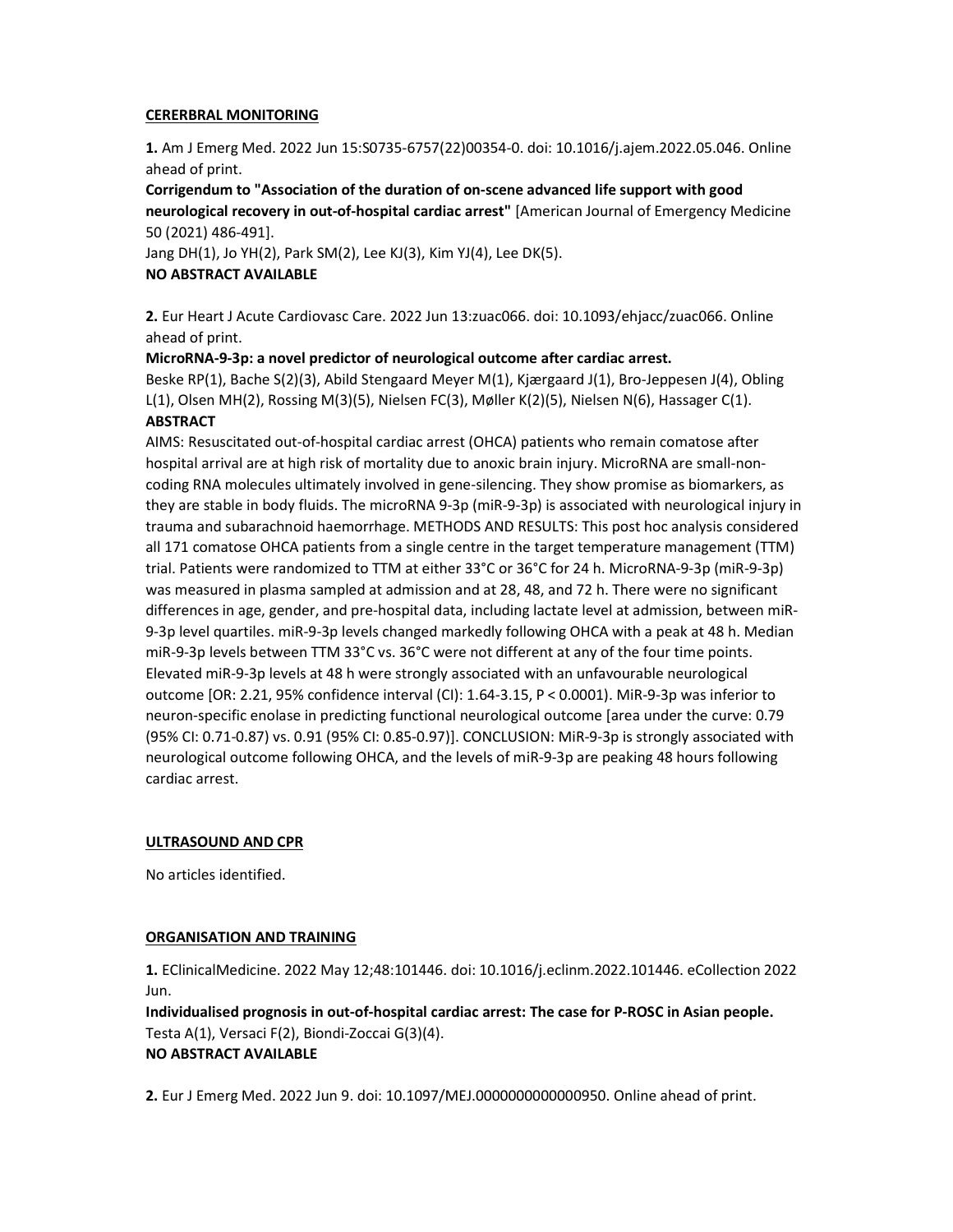## Public interest in cardiac arrest and cardiopulmonary resuscitation: a Google Trends analysis of the global online search traffic.

Birkun A(1), Baldi E(2), Böttiger BW(3)(4). NO ABSTRACT AVAILABLE

3. Am J Emerg Med. 2022 May 31;58:175-185. doi: 10.1016/j.ajem.2022.05.039. Online ahead of print.

## Prognostic value of the shock index and modified shock index in survivors of out-of-hospital cardiac arrest: A retrospective cohort study.

van Bergen KMG(1), van Kooten L(1), Eurlings CGMJ(2), Foudraine NA(3), Lameijer H(4), Meeder JG(5), Rahel BM(5), Versteegen MGJ(1), van Osch FHM(6), Barten DG(1).

## **ABSTRACT**

BACKGROUND: There is a lack of rapid, non-invasive tools that aid early prognostication in patients with return of spontaneous circulation (ROSC) after Out-of-Hospital Cardiac Arrest (OHCA). The shock index (SI) and modified shock index (MSI) have shown to be useful in several medical conditions, including myocardial infarction. In this study, we assessed the prognostic value of SI and MSI at Emergency Department (ED) triage on survival to discharge of OHCA patients. METHODS: A single-center retrospective observational cohort study. All OHCA patients with a period of ROSC between 2014 and 2019 were included. Data collection was based on the Utstein criteria. The SI and MSI at ED triage were calculated by dividing heart rate by systolic blood pressure or mean arterial pressure. Survival rates were compared between patients with a high and low SI and MSI. Subsequent Cox regression analysis was performed. MAIN RESULTS: A total of 403 patients were included, of which 46% survived until hospital discharge. An elevated SI and MSI was defined by SI ≥ 1.00 and MSI ≥ 1.30. Survival to discharge, 30-day- and one-year survival were significantly lower in patients with an elevated SI and MSI (p < 0.001). An elevated SI and MSI was also associated with a higher rate of recurrent loss of circulation in the ED (p < 0.001). The 30-day survival hazard ratio was 2.24 (1.56-3.22) for SI and 2.46 (1.71-3.53) for MSI; the one-year survival hazard ratio was 2.20 (1.54-3.15) for SI and 2.38 (1.66-3.40) for MSI. CONCLUSION: Survival to discharge and 30-day survival are lower in OHCA patients with an elevated SI and MSI at ED triage. Further studies are warranted to elucidate the causational mechanisms underlying the association between elevated SI or MSI and worse outcomes.

4. Acta Anaesthesiol Scand. 2022 Jun 14. doi: 10.1111/aas.14104. Online ahead of print. "Do not resuscitate" order and end-of-life treatment in a cohort of deceased in a Norwegian University Hospital.

van der Werff HFL(1), Michelet TH(1), Fredheim OM(1)(2)(3), Steine S(1).

## **ABSTRACT**

BACKGROUND: A "Do not resuscitate" (DNR) order implies that cardiopulmonary resuscitation will not be started. Absent or delayed DNR orders in advanced chronic disease may indicate suboptimal communication about disease stage, prognosis, and treatment goals. The study objective was to determine clinical practice and patient involvement regarding DNR and the prevalence of lifeprolonging treatment in the last week of life. METHODS: A cross-sectional observational study was made of a cohort of 315 deceased from a large general hospital in Norway. Data on DNR and other treatment limitations, life-prolonging treatment in the last week of life, and cause of death were obtained from medical records. RESULTS: A DNR order was documented for 287 (91%) patients. Almost half the DNR orders, 142 (49%), were made during the last seven days of life. The main causes of death were cancer (31%), infectious diseases (31%) and cardiovascular diseases (19%). The most frequent life-prolonging treatments during the last week of life were intravenous fluids in 221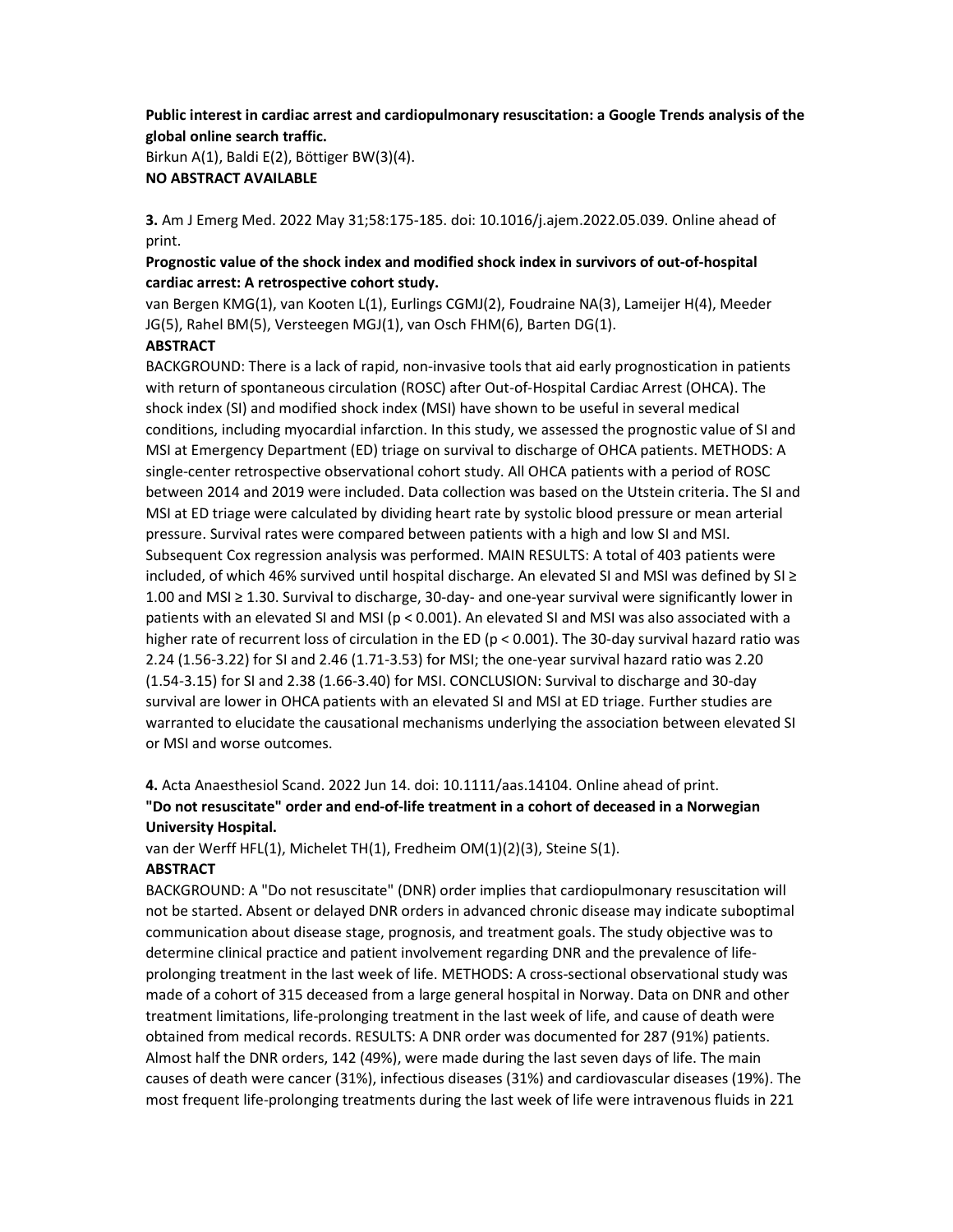patients (70%) and antibiotics in 198 (63%). During the last week of life 103 (36%) patients received ICU treatment. Death by cancer (odds ratio 2.5, 95% confidence interval 1.24-5.65) and DNR decision made by a palliative care physician (odds ratio 3.4, 95% CI 1.21-3.88) were predictors of not receiving life-prolonging treatment. CONCLUSION: The findings of a high prevalence of lifeprolonging treatment in the last week of life and DNR orders being made close to the time of death indicate that decisions about limiting life-prolonging treatment are often postponed until the patient's death is imminent.

5. Rev Esp Cardiol (Engl Ed). 2022 Jun 11:S1885-5857(22)00124-4. doi: 10.1016/j.rec.2022.05.015. Online ahead of print.

Survival after out-of-hospital cardiopulmonary resuscitation before ambulance arrival in the Basque Country. [Article in English, Spanish]

Ballesteros-Peña S(1), Jiménez-Mercado ME(2), Fernández-Aedo I(3).

## NO ABSTRACT AVAILABLE

6. Resuscitation. 2022 Jun 11:S0300-9572(22)00569-X. doi: 10.1016/j.resuscitation.2022.06.006. Online ahead of print.

Neonatal simulation training decreases the incidence of chest compressions in term newborns. Eva SM(1), Reinhold S(2), Theresa K(3), Nicola S(4), Martin H(4), Lukas H(5), Jens SC(6). **ABSTRACT** 

AIM OF THE STUDY: To determine the effectiveness of a multidimensional neonatal simulationbased medical education training programme on direct and indirect patient outcome parameters. METHODS: This was a retrospective analytical study with a historical control group in a level II neonatal care unit (1,700 births per year). A multidimensional interdisciplinary training programme on neonatal resuscitation was implemented in 2015; pre-training (2012-2014) and post-training (2015-2019) eras were compared in terms of mortality (direct outcome) and the received intervention level immediately after birth (indirect outcome). Intervention levels were defined as follows: A) short-term non-invasive ventilation, B) prolonged non-invasive ventilation (>5 inflation breaths), C) chest compressions. RESULTS: Of 13,950 neonates born during the study period, 826 full-term newborns received one of the three intervention levels for adaptation after birth. A total of 284 (34.4%) patients received short-term non-invasive ventilation (A), 477 (57.8%) had prolonged ventilation (B), and 65 (7.9%) chest compressions (C), respectively. Comparing the pre- and posttraining eras, there was no significant reduction in mortality, and no significant changes were found in groups A or B. However, the risk for chest compressions (group C) decreased significantly from 0.91% in the pre-training era to 0.20% in the post-training era (p < 0.001). CONCLUSION: Although there was no significant effect on neonatal mortality, regular interdisciplinary simulation training decreased the number of administered chest compressions immediately after birth. Further studies are needed to test indirect outcome-related parameters, such as frequency of chest compressions as a measure of effectiveness and impact of medical training.

### POST-CARDIAC ARREST TREATMENTS

1. Resuscitation. 2022 Jun 9;176:88-89. doi: 10.1016/j.resuscitation.2022.05.018. Online ahead of print.

Early brain imaging after cardiac arrest: Beware the red flags. Benghanem S(1), Cariou A(2). NO ABSTRACT AVAILABLE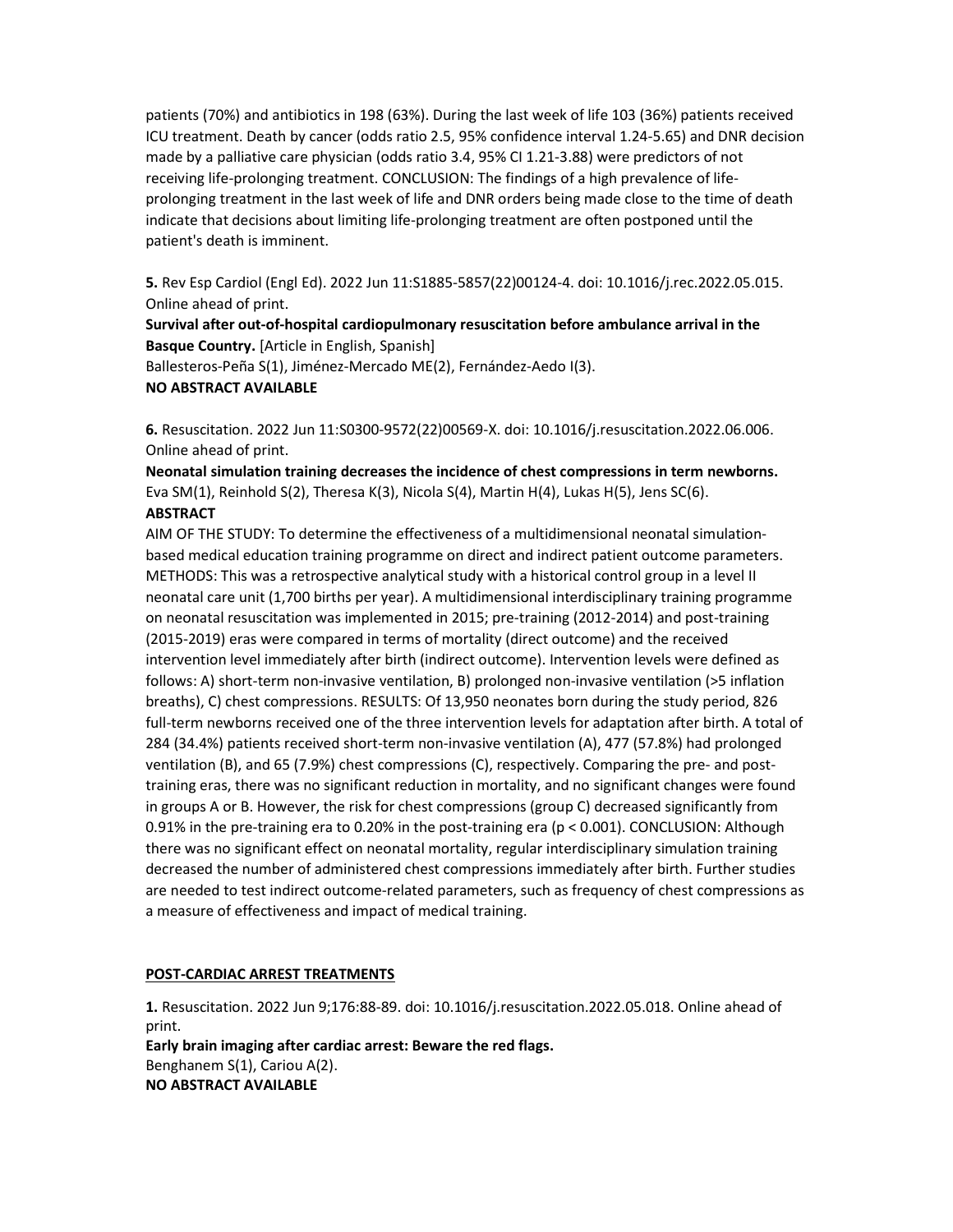### TARGETED TEMPERATURE MANAGEMENT

1. Intern Emerg Med. 2022 Jun 16. doi: 10.1007/s11739-022-03011-y. Online ahead of print. Immediate coronary angiography and systematic targeted temperature management are associated with improved outcome in comatose survivors of cardiac arrest.

Dall'Ara G(1), Compagnone M(2), Spartà D(2), Carletti R(2), Grotti S(2), Guerrieri G(3), Gaetani S(4), Cortigiani M(5), Maitan S(4), Fabbri A(5), Ottani F(6)(7), Caravita L(2), Tarantino F(2), Galvani M(2)(7).

## **ABSTRACT**

Rapid and systematic access to coronary angiography (CAG) and target temperature management (TTM) might improve outcome in comatose patients who survive cardiac arrest (CA). However, there is controversy around indicating immediate CAG in the absence of transmural ischemia on the electrocardiogram after return of spontaneous circulation (ROSC). We evaluated the short- and longterm outcome of patients undergoing systematic CAG and TTM, based on whether culprit lesion percutaneous coronary intervention (PCI) was performed. All consecutive comatose CA survivors without obvious extra-cardiac causes undergoing TTM were included. Analysis involved the entire population and subgroups, namely patients with initial unshockable rhythm, no ST elevation on electrocardiogram, and good neurological recovery. We enrolled 107 patients with a median age of 64.9 (57.7-73.6) years. The initial rhythm was shockable in 83 (77.6%). Sixty-six (61.7%) patients underwent PCI. In-hospital survival was 71%. It was 78.8% and 58.5% in those undergoing or not PCI (p = 0.022), respectively. Age, time from CA to ROSC and culprit lesion PCI were independent predictors of in-hospital survival. Long-term survival was significantly higher in patients who underwent PCI (respectively 61.5% vs 34.1%; Log-rank: p = 0.002). Revascularization was associated with better outcomes regardless of initial rhythm (shockable vs non-shockable) and ST deviation (elevation vs no-elevation), and improved the long-term survival of patients discharged with good neurological recovery. Systematic CAG and revascularization, when indicated, were associated with higher survival in comatose patients undergoing TTM, regardless of initial rhythm and ST deviation in the post-ROSC electrocardiogram. The benefit was sustained at long-term particularly in those with neurological recovery.

2. Ther Hypothermia Temp Manag. 2022 Jun 16. doi: 10.1089/ther.2022.0008. Online ahead of print. The Association Between Induction Rate and Neurologic Outcome in Patients Undergoing Targeted Temperature Management at 33°C.

Lee DH(1), Lee BK(1)(2), Cho YS(1), Jeung KW(1)(2), Jung YH(1)(2), Ryu SJ(1), Kim DK(1). **ABSTRACT** 

To determine the association between the induction rate and 6-month neurologic outcomes in outof-hospital cardiac arrest (OHCA) survivors who underwent targeted temperature management (TTM). This retrospective observational study analyzed data prospectively collected from adult comatose OHCA survivors treated with TTM at the Chonnam National University Hospital in Gwangju, Korea, between October 2015 and December 2020. We measured the core body temperature (BT) through an esophageal probe and recorded it every 5 minutes throughout TTM. Induction time was defined as the elapsed time between the initiation of TTM and the achievement of target BT of 33°C. We calculated the induction rate as the change of BT divided by induction time. The primary outcome was a poor 6-month neurologic outcome, defined as cerebral performance category 3-5. Of the OHCA survivors, 218 patients were included, and 137 (62.8%) patients had a poor neurologic outcome. Patients with a poor neurologic outcome had lower BT at the initiation of TTM, shorter induction time, and higher induction rate than those with good neurologic outcomes. After adjusting for confounders, induction time (odds ratio [OR] 0.995; 95% confidence interval [CI],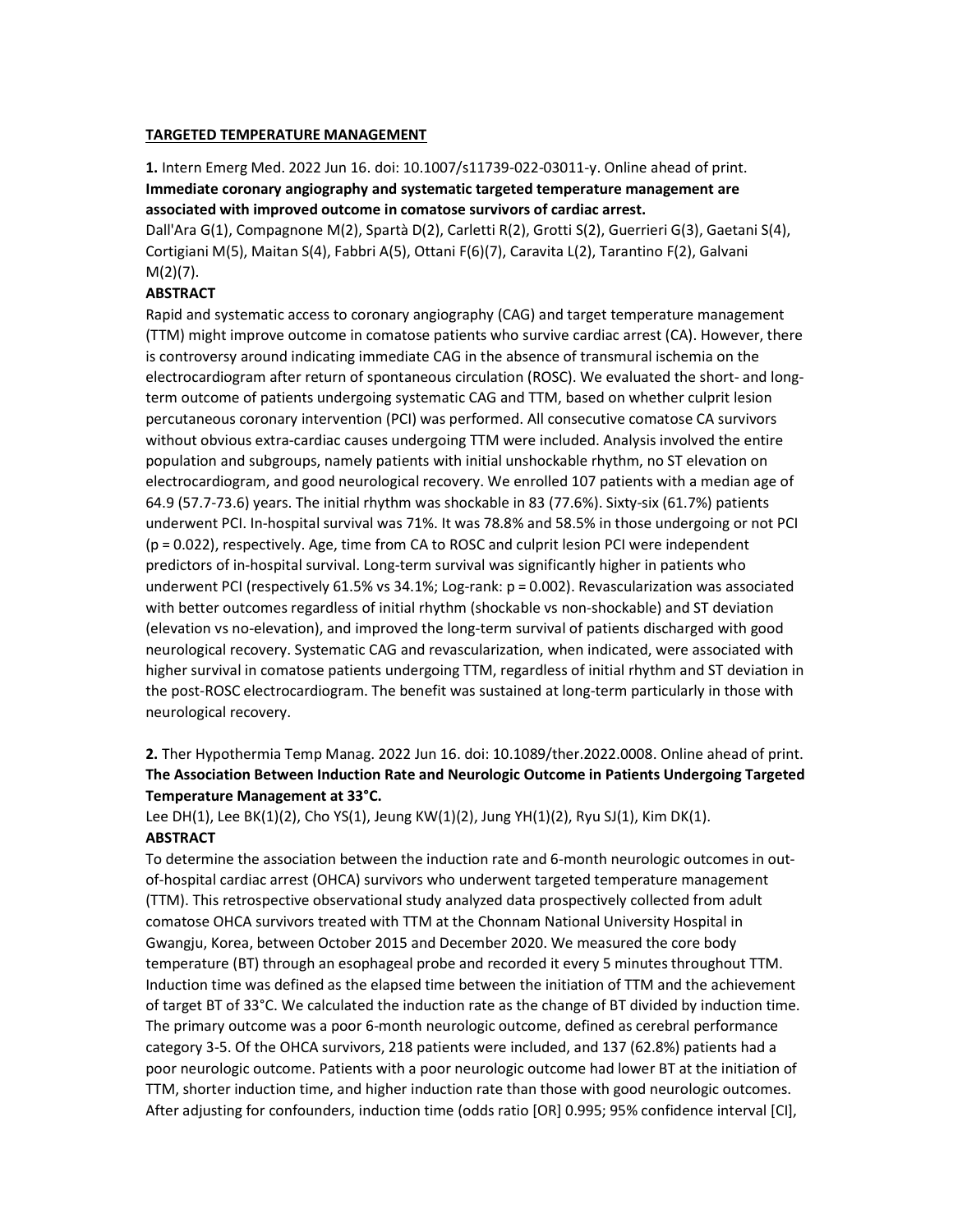0.992-0.999) and induction rate (OR 2.362; 95% CI, 1.178-4.734) were independently associated with poor neurologic outcome. BT at TTM initiation was not associated with a poor neurologic outcome. Induction rate was independently associated with a poor neurologic outcome in OHCA survivors who underwent TTM at 33°C.

### ELECTROPHYSIOLOGY AND DEFIBRILLATION

No articles identified.

## PEDIATRICS AND CHILDREN

1. Am Heart J. 2022 Jun 12:S0002-8703(22)00127-2. doi: 10.1016/j.ahj.2022.06.003. Online ahead of print.

Risk Factors and Outcomes of Sudden Cardiac Arrest in Pediatric Heart Transplant Recipients. Hollander SA(1), Barkoff L(2), Giacone H(3), Adamson GT(3), Kaufman BD(3), Motonaga KS(3), Dubin AM(3), Chubb H(3).

## **ABSTRACT**

BACKGROUND: Sudden cardiac arrest (SCA) is a prevailing cause of mortality after pediatric heart transplant (HT) but remains understudied. We analyzed the incidence, outcomes, and risk factors for SCA at our center. METHODS: Retrospective review of all pediatric HT patients at our center from 1/1/2009-9/1/2021. SCA was defined as an abrupt loss of cardiac function requiring cardiopulmonary resuscitation and/or mechanical circulatory support (MCS). Events that occurred in the setting of limited resuscitative wishes, or while on MCS were excluded. Patient characteristics and risk factors were analyzed. RESULTS: Fourteen of 254 (6%) experienced SCA at a median of 3 (1, 4) years post-HT. Seven (50%) events occurred out-of-hospital. Eleven (79%) died from their initial event, 2 (18%) after failure to separate from extracorporeal membrane (ECMO). In univariate analysis, black race, younger donor age, prior acute cellular rejection (ACR) episode, pacemaker and/or ICD in place, and pre-mortem diagnosis of allograft vasculopathy were associated with SCA (P=0.003-0.02). In multivariable analysis, history of ACR, younger donor age, and black race retained significance. [OR=6.3, 95% CI: 1.6-25.4, P=0.01], [OR=0.9, 95% CI: 0.8-1, P=0.04], and [OR=7.3, 95% CI: 1.1-49.9, P=0.04], respectively. SCA occurred in 3 patients with a functioning ICD or pacemaker, which failed to restore a perfusing rhythm. CONCLUSIONS: SCA occurs relatively early after pediatric HT and is usually fatal. Half of events happen at home. Those who received younger donors, have a history of ACR, or are of black race are at increased risk. ICDs/pacemakers may offer limited protection.

## EXTRACORPOREAL LIFE SUPPORT

1. J Intensive Care. 2022 Jun 17;10(1):30. doi: 10.1186/s40560-022-00622-7.

Extracorporeal cardiopulmonary resuscitation with temperature management could improve the neurological outcomes of out-of-hospital cardiac arrest: a retrospective analysis of a nationwide multicenter observational study in Japan.

Sakurai T(#)(1), Kaneko T(#)(2), Yamada S(1), Takahashi T(1).

## **ABSTRACT**

BACKGROUND: Target temperature management (TTM) is an effective component of treating outof-hospital cardiac arrest (OHCA) after return of spontaneous circulation in conventional cardiopulmonary resuscitation. However, therapeutic hypothermia (32-34 °C TTM) is not recommended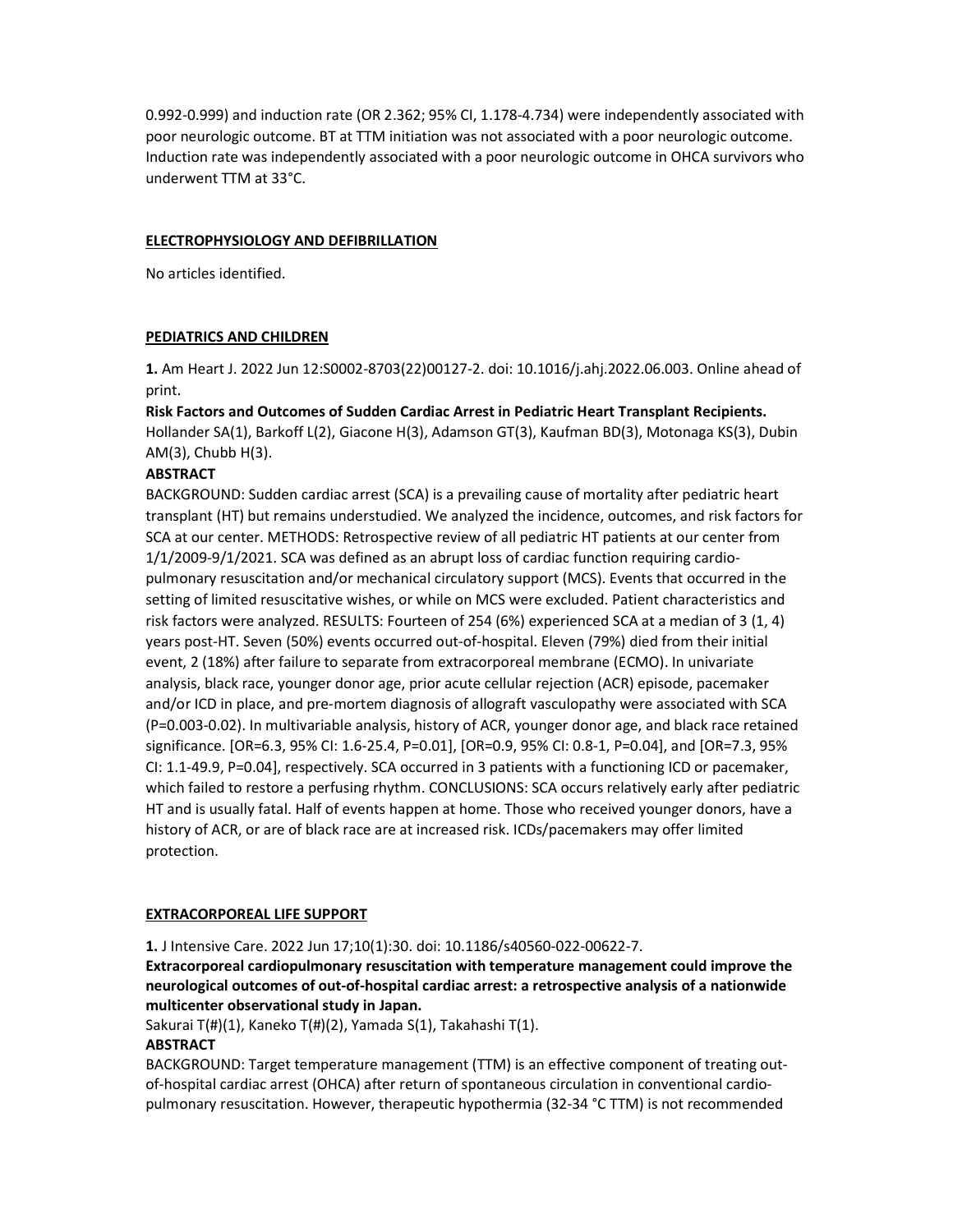based on the results of recent studies. Extracorporeal cardiopulmonary resuscitation (ECPR) with veno-arterial extracorporeal membrane oxygenation is another promising therapy for OHCA, but few studies have examined the effectiveness of ECPR with TTM. Therefore, we hypothesized that ECPR with TTM could have the effectiveness to improve the neurological outcomes for adults following witnessed OHCA, in comparison to ECPR without TTM. METHODS: We performed retrospective subanalyses of the Japanese Association for Acute Medicine OHCA registry. We focused on adults who underwent ECPR for witnessed OHCA. We performed univariate (the Mann-Whitney U test and Fisher's exact test), multivariable (logistic regression analyses), and propensity score analyses (the inverse probability of the treatment-weighting method) with to compare the neurological outcomes between patients with or without TTM, among all eligible patients, patients with a cardiogenic cause, and patients divided into subgroups according to the interval from collapse to pump start (ICPS) (> 30, > 45, or > 60 min). RESULTS: We analyzed data for 977 patients. Among 471 patients treated with TTM, the target temperature was therapeutic hypothermia in 70%, and the median interval from collapse to target temperature was 249 min. Propensity score analysis showed a positive association between TTM and favorable neurological outcomes in all patients (odds ratio 1.546 [95% confidence interval 1.046-2.286], P = 0.029), and in patients with ICPS of > 30 or > 45 min, but not in those with ICPS of > 60 min. The propensity score analysis also showed a positive association between TTM and favorable neurological outcomes in patients with a cardiogenic cause (odds ratio 1.655 [95% confidence interval 1.096-2.500], P = 0.017), including in all ICPS subgroups (> 30, > 45, and > 60 min). CONCLUSION: Within patients who underwent ECPR following OHCA, ECPR with TTM could show the potential of improvement in the neurological outcomes, compared to ECPR without TTM.

2. Resuscitation. 2022 Jun 14:S0300-9572(22)00568-8. doi: 10.1016/j.resuscitation.2022.06.007. Online ahead of print.

### Clinical outcomes among out-of-hospital cardiac arrest patients treated by extracorporeal cardiopulmonary resuscitation: the CRITICAL study in Osaka.

Okada Y(1), Irisawa T(2), Yamada T(3), Yoshiya K(4), Park C(5), Nishimura T(6), Ishibe T(7), Kobata H(8), Kiguchi T(9), Kishimoto M(10), Kim SH(11), Ito Y(12), Sogabe T(13), Morooka T(14), Sakamoto H(15), Suzuki K(16), Onoe A(17), Matsuyama T(18), Kobayashi D(19), Nishioka N(19), Matsui S(20), Yoshimura S(19), Kimata S(19), Kawai S(19), Makino Y(19), Kiyohara K(21), Zha L(20), Kitamura T(20), Iwami T(22).

#### **ABSTRACT**

AIM: Extracorporeal cardiopulmonary resuscitation (ECPR) is performed in refractory out-of-hospital cardiac arrest (OHCA) patients, and the eligibility has been conventionally determined based on three criteria (initial cardiac rhythm, time to hospital arrival within 45 minutes, and age <75 years) in Japan. Owing to limited information, this study descriptively determined neurological outcomes after applying the three criteria among OHCA patients who underwent ECPR. METHODS: This study conducted a post-hoc analysis of data from the Comprehensive Registry of Intensive Care for OHCA Survival (CRITICAL) study. This was a multi-institutional prospective observational study of OHCA patients in Osaka Prefecture, Japan. All adult (aged ≥18 years) OHCA patients with internal medical causes treated with ECPR between 1 July 2012 and 31 December 2019 were evaluated. We described one-month neurological favourable outcomes based on the three criteria (initial shockable, time to hospital arrival within 45 minutes, and age <75 years), and we compared them using the chi-square test. RESULTS: Among 18,379 patients screened from the CRITICAL study database, we included 517 OHCA patients treated by ECPR; 311 (60.2%) patients met all three criteria. Favourable neurological outcomes were as follows: patients meeting no or one criterion: 2.3% (1/43), those meeting two criteria: 8% (13/163), and those meeting all criteria: 16.1% (50/311) (P-value=0.004). CONCLUSIONS: In this study, approximately 60% of patients treated by ECPR met the three criteria (initial shockable, time to hospital arrival within 45 minutes, and age<75 years), and the greater the number of criteria met, the better were the neurological outcomes achieved.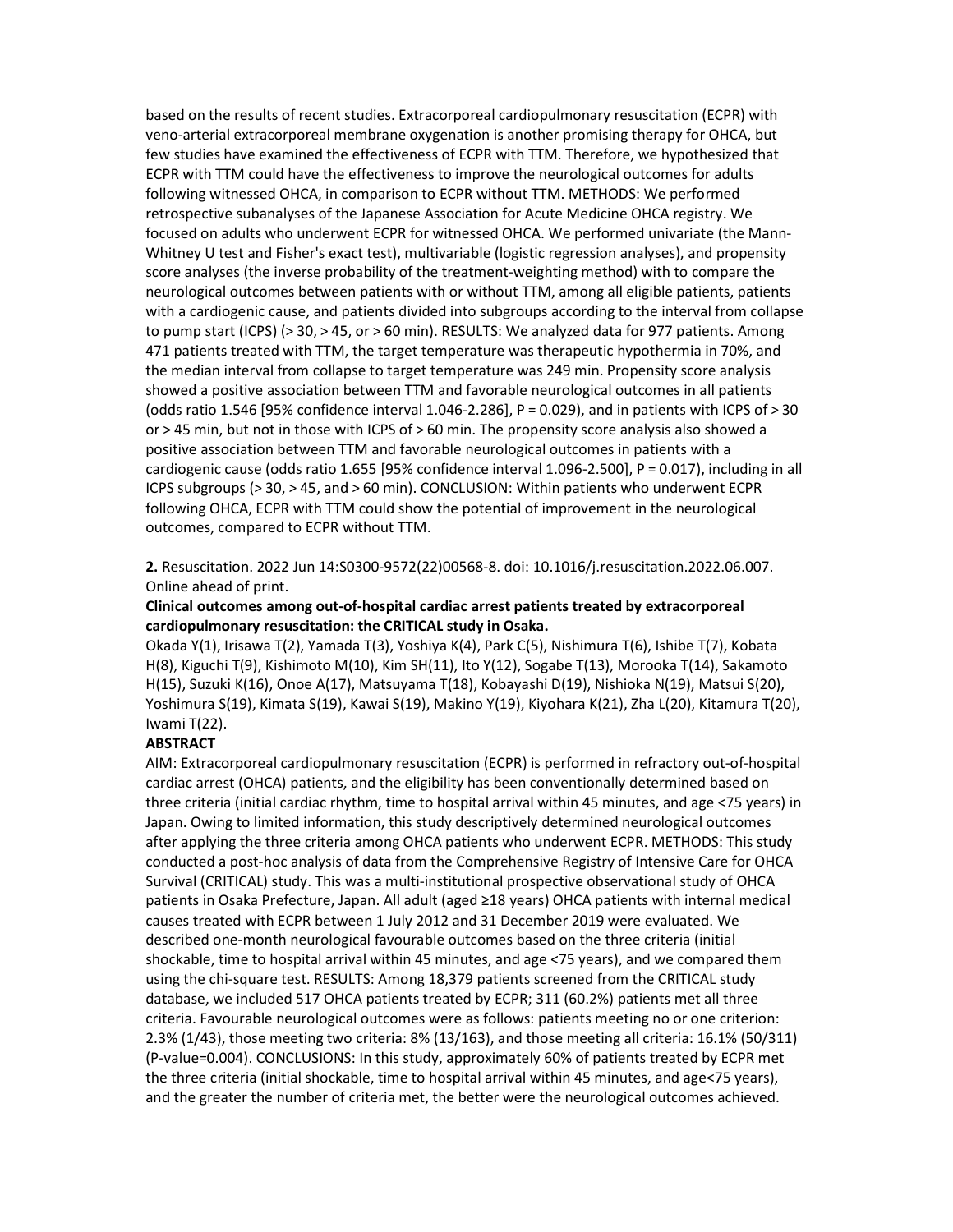#### EXPERIMENTAL RESEARCH

1. Nitric Oxide. 2022 Jun 15:S1089-8603(22)00068-4. doi: 10.1016/j.niox.2022.06.005. Online ahead of print.

## Inhaled nitric oxide improves post-cardiac arrest outcomes via guanylate cyclase-1 in bone marrow-derived cells.

Miyazaki Y(1), Hayashida K(1), Ikeda K(1), Marutani E(1), Magliocca A(1), Nagashima F(1), Ikeda T(1), Tainsh RET(1), Buys ES(1), Ichinose F(2).

### **ABSTRACT**

RATIONALE: Nitric oxide (NO) exerts its biological effects primarily via activation of guanylate cyclase (GC) and production of cyclic guanosine monophosphate. Inhaled NO improves outcomes after cardiac arrest and cardiopulmonary resuscitation (CPR). However, mechanisms of the protective effects of breathing NO after cardiac arrest are incompletely understood. OBJECTIVE: To elucidate the mechanisms of beneficial effects of inhaled NO on outcomes after cardiac arrest. METHODS: Adult male C57BL/6J wild-type (WT) mice, GC-1 knockout mice, and chimeric WT mice with WT or GC-1 knockout bone marrow were subjected to 8 minutes of potassium-induced cardiac arrest to determine the role of GC-1 in bone marrow-derived cells. Mice breathed air or 40 parts per million NO for 23 hours starting at 1 hour after CPR. RESULTS: Breathing NO after CPR prevented hypercoagulability, cerebral microvascular occlusion, an increase in circulating polymorphonuclear neutrophils and neutrophil-to-lymphocyte ratio, and right ventricular dysfunction in WT mice, but not in GC-1 knockout mice, after cardiac arrest. The lack of GC-1 in bone marrow-derived cells diminished the beneficial effects of NO breathing after CPR. CONCLUSIONS: NO/GC-dependent signaling in bone marrow-derived cells is essential for the beneficial effects of inhaled NO after cardiac arrest and CPR.

## 2. Shock. 2022 May 26. doi: 10.1097/SHK.0000000000001939. Online ahead of print. Inhibition of Nitrosative Stress Attenuates Myocardial Injury and Improves Outcomes After Cardiac Arrest and Resuscitation.

Wang F(1)(2)(3)(4)(5), Yuan Q(1)(2)(3)(4)(5), Cao S(1)(2)(3)(4)(5), Li R(1)(2)(3)(4)(5), Zhang J(1)(2)(3)(4)(5), Yang K(1)(2)(3)(4)(5), Xu F(1)(2)(3)(4)(5), Chen Y(1)(2)(3)(4)(5).

## **ABSTRACT**

OBJECTIVES: Nitrosative stress is widely involved in cell injury via inducing the nitration modification of a variety of proteins. This study aimed to investigate whether inhibition of nitrosative stress attenuated myocardial injury and improved outcomes in a rat model of cardiac arrest (CA) and cardiopulmonary resuscitation (CPR). METHODS: Adult male Wistar rats were subjected to asphyxiainduced cardiac arrest and subsequently resuscitation. One minute after return of spontaneous circulation (ROSC), rats were randomized and administered the nitrosative stress inhibitor, FeTMPyP (1 or 3 mg/kg), or normal saline as a placebo. 3-Nitrotyrosine (3-NT), mean arterial pressure (MAP), heart rate (HR), mortality, electrocardiogram (ECG), left ventricular ejection fraction (EF) and fractional shortening (FS), and levels of myocardial apoptosis were evaluated. The concentrations of lactate, creatine kinase MB isoenzyme (CK-MB), and angiotensin II (Ang II), were measured in blood samples. RESULTS: 3-NT level was significantly increased in the heart after ROSC. Administration of FeTMPyP (1 or 3 mg/kg) attenuated the increase of 3-NT in the myocardium. Inhibition of nitrosative stress improved survival and attenuated CA/CPR-induced reperfusion injury by maintaining the stability of MAP and HR, and reducing the accumulation of lactic acid. Post-cardiac arrest rats had higher serum CK-MB and Ang II than healthy rats, while EF and FS were lower in healthy rats. Inhibition of nitrosative stress not only alleviated ischemic heart injury but also reduced the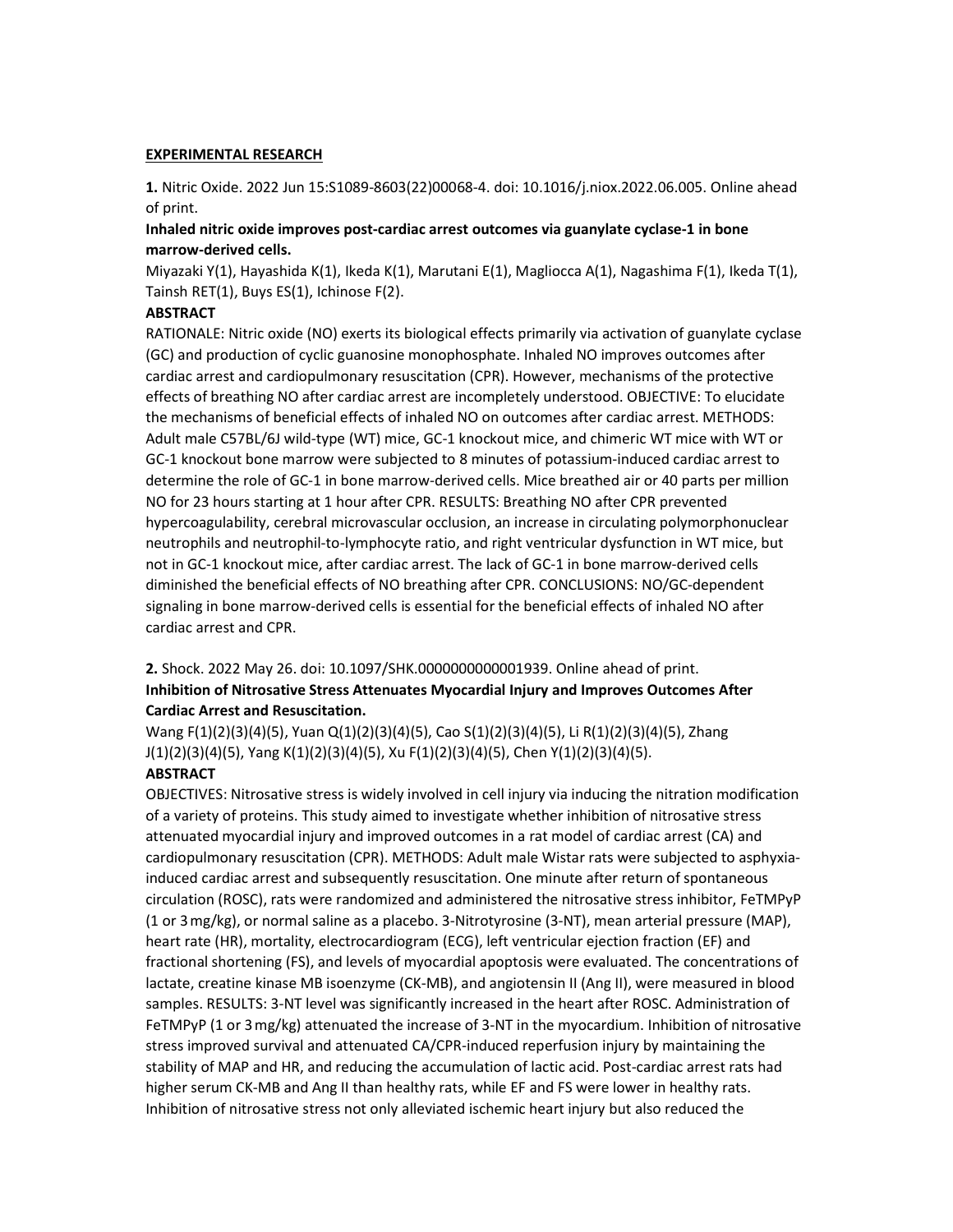occurrence of CA/CPR-induced of arrhythmias. Moreover, nitrosative stress mediated the upregulation of Cleaved caspase-3 and downregulation Bcl-2, which was abolished by FeTMPyP. CONCLUSIONS: Inhibition of nitrosative stress is a novel molecular target to alleviate myocardial injury and improve outcomes in a rat model of CA/CPR.

### 3. NMR Biomed. 2022 Jul;35(7):e4692. doi: 10.1002/nbm.4692. Epub 2022 Feb 12.

# Development of a cardiovascular magnetic resonance-compatible large animal isolated heart model for direct comparison of beating and arrested hearts.

Scott AD(1)(2), Jackson T(3), Khalique Z(1)(2), Gorodezky M(1)(2), Pardoe B(3), Begum L(3), Bruno VD(4)(5), Chowdhury RA(2)(6), Ferreira PF(1)(2), Nielles-Vallespin S(1)(2), Roehl M(1)(2), McCarthy KP(7), Sarathchandra P(2)(8), Rose JN(9), Doorly DJ(9), Pennell DJ(1)(2), Ascione R(4)(5), de Silva R(1)(2), Firmin DN(1)(2).

## **ABSTRACT**

Cardiac motion results in image artefacts and quantification errors in many cardiovascular magnetic resonance (CMR) techniques, including microstructural assessment using diffusion tensor cardiovascular magnetic resonance (DT-CMR). Here, we develop a CMR-compatible isolated perfused porcine heart model that allows comparison of data obtained in beating and arrested states. Ten porcine hearts (8/10 for protocol optimisation) were harvested using a donor heart retrieval protocol and transported to the remote CMR facility. Langendorff perfusion in a 3D-printed chamber and perfusion circuit re-established contraction. Hearts were imaged using cine, parametric mapping and STEAM DT-CMR at cardiac phases with the minimum and maximum wall thickness. High potassium and lithium perfusates were then used to arrest the heart in a slack and contracted state, respectively. Imaging was repeated in both arrested states. After imaging, tissue was removed for subsequent histology in a location matched to the DT-CMR data using fiducial markers. Regular sustained contraction was successfully established in six out of 10 hearts, including the final five hearts. Imaging was performed in four hearts and one underwent the full protocol, including colocalised histology. The image quality was good and there was good agreement between DT-CMR data in equivalent beating and arrested states. Despite the use of autologous blood and dextran within the perfusate, T2 mapping results, DT-CMR measures and an increase in mass were consistent with development of myocardial oedema, resulting in failure to achieve a true diastolic-like state. A contiguous stack of 313 5-μm histological sections at and a 100-μm thick section showing cell morphology on 3D fluorescent confocal microscopy colocalised to DT-CMR data were obtained. A CMR-compatible isolated perfused beating heart setup for large animal hearts allows direct comparisons of beating and arrested heart data with subsequent colocalised histology, without the need for onsite preclinical facilities.

4. Transl Res. 2022 Jun 9:S1931-5244(22)00137-2. doi: 10.1016/j.trsl.2022.06.006. Online ahead of print.

## Reassessment of mitochondrial cyclophilin D as a target for improving cardiac arrest outcomes in the era of therapeutic hypothermia.

Jahandiez V(1), Pillot B(2), Bidaux G(2), Bolbos R(3), Stevic N(1), Wiart M(2), Ovize M(2), Argaud L(1), Cour M(4).

## **ABSTRACT**

Uncertainty exists regarding whether cyclophilin D (CypD), a mitochondrial matrix protein that plays a key role in ischemia-reperfusion injury, can be a pharmacological target for improving outcomes after cardiac arrest (CA), especially when therapeutic hypothermia is used. Using CypD knockout mice (CypD-/-), we investigated the effects of loss of CypD on short-term and medium-term outcomes after CA. CypD-/- mice or their wild-type (WT) littermates underwent either 5-minute CA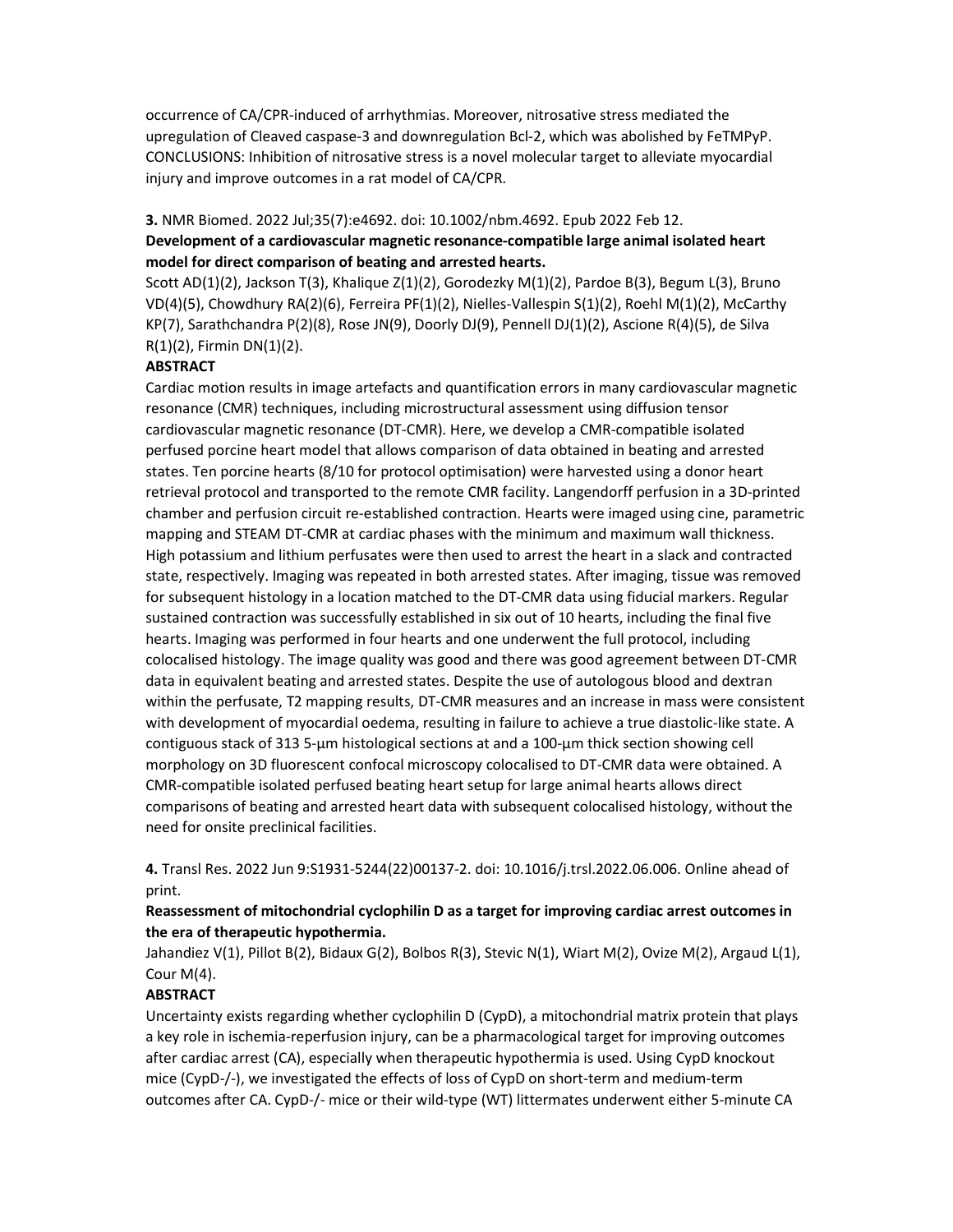followed by resuscitation with/without hypothermia at 33-34 C (targeted temperature reached within minutes after resuscitation), or a sham procedure. Brain and cardiac injury were assessed using echocardiography, neurological scores, MRI and biomarkers. Seven-day survival was compared using Kaplan-Meier estimates. The rate of restoration of spontaneous circulation was significantly higher in CypD-/- mice (with shorter cardiac massage duration) than in WT mice (p<0.05). Loss of CypD significantly attenuated CA-induced release of troponin and S100ß protein, and limited myocardial dysfunction at 150 minutes after CA. Loss of CypD combined with hypothermia led to the best neurological and MRI scores at 24 hours and highest survival rates at 7 days compared to other groups (p<0.05). In animals successfully resuscitated, loss of CypD had no benefits on day-7 survival while hypothermia was highly protective. Pharmacological inhibition of CypD with cyclosporine A combined with hypothermia provided similar day-7 survival than loss of CypD combined with hypothermia. CypD is a viable target to improve success of cardiopulmonary resuscitation but its inhibition is unlikely to improve long-term outcomes, unless therapeutic hypothermia is associated.

## CASE REPORTS

1. Indian Pacing Electrophysiol J. 2022 Jun 16:S0972-6292(22)00078-X. doi: 10.1016/ j.ipej.2022.06.001. Online ahead of print.

## Cardiac arrest secondary to arrhythmogenic right ventricular cardiomyopathy in an adolescent male.

Jan M(1), Shillingford MS(1), Turbendian HK(2), Ferns SJ(3).

### **ABSTRACT**

Arrhythmogenic right ventricular cardiomyopathy (ARVC) is a rare, genetically-inherited cardiomyopathy that may be fatal. We present the case of a 17 year old male who presented after a witnessed cardiac arrest with indeterminate echocardiogram and electrocardiogram (ECG) findings for a specific etiology. Genetic testing revealed a mutation in the PKP2 and DSC2 genes, consistent with ARVC. This report outlines the presentation of ARVC as an aborted sudden cardiac death episode in a previously asymptomatic teenager, investigations for ARVC and highlights the importance of adequate cardiopulmonary resuscitation in the overall prognosis. Implantable cardiac defibrillator (ICD) placement for secondary prevention is necessary.

### 2. Transl Cancer Res. 2022 May;11(5):1445-1450. doi: 10.21037/tcr-22-617.

## Successful adrenaline treatment of perioperative severe bronchospasm combined with a silent lung: two case reports.

Liu T(#)(1), Hong Y(#)(1), Peng Y(1), Lu Y(1), Cao L(1).

### **ABSTRACT**

BACKGROUND: Silent lung is a rare and potentially fatal disease. It is a critical sign of strong bronchospasm or extensive mucus plug blockage, which can result in the obvious weakening of breathing sounds or even disappearance of breathing sounds. Silent lung has an acute onset and rapid progress, which seriously threatens the life of patients. It needs early diagnosis, timely and effective treatment to reverse the persistent severe bronchospasm of patients. If not handled in time, silent lung can cause rapid onset of severe hypoxemia, hypoxic brain injury, and even cardiac arrest. Few studies have been reported on the causes and specific treatments for silent lungs. CASE DESCRIPTION: We report 2 rare cases of silent lung in this article and summarize the pathogenesis, inducing factors, clinical manifestations of perioperative silent lung. We also review the literature and discuss our solutions and propose other possible solutions for the treatment of silent lung emergencies in clinical settings in order to provide reference for clinical practice of anesthesiologists. Of the patients, 1 displayed a sudden decrease in ventilation volume, an increase in airway